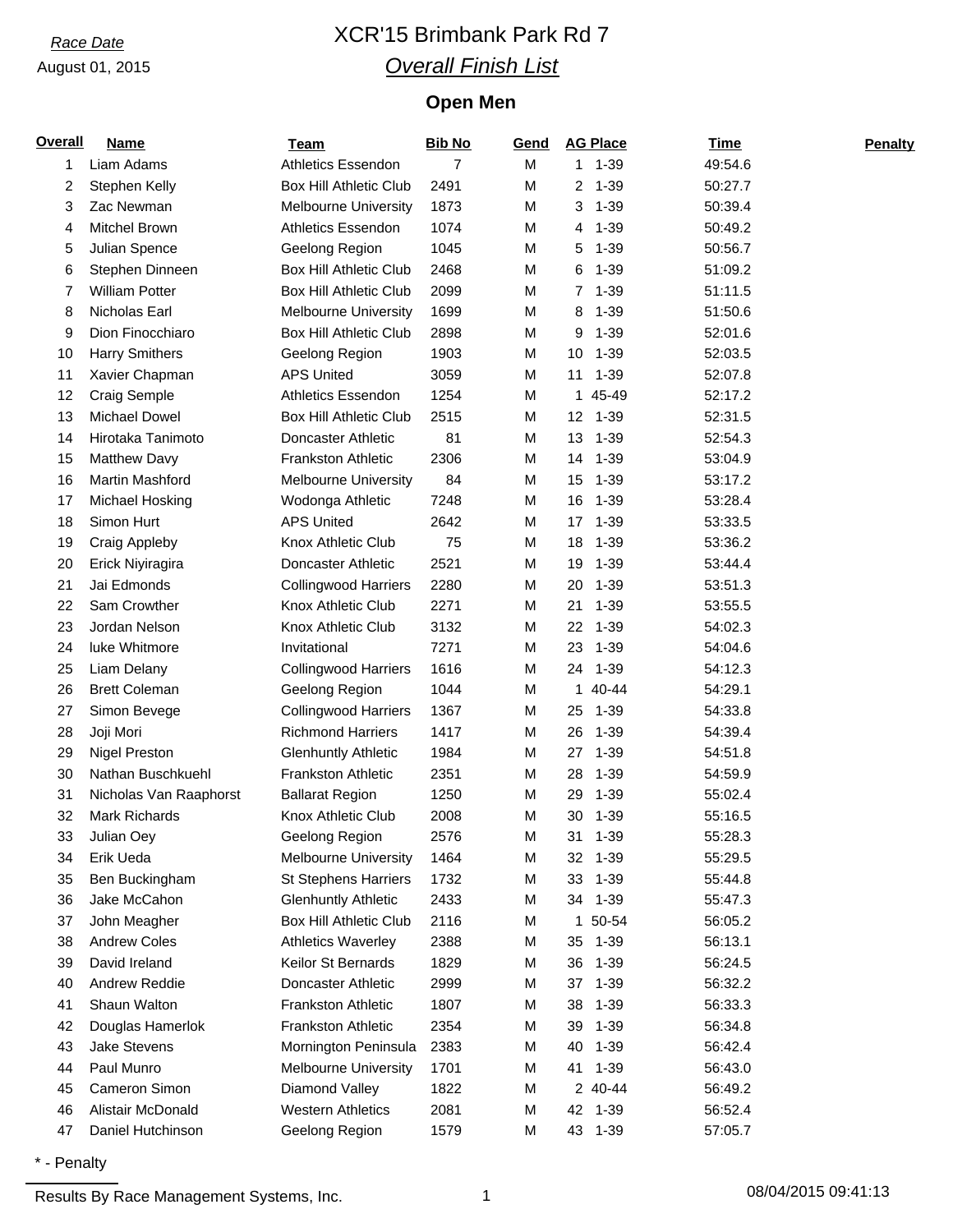# *Race Date* XCR'15 Brimbank Park Rd 7 *Overall Finish List*

## **Open Men**

| <b>Overall</b> | <b>Name</b>              | <b>Team</b>                   | <b>Bib No</b> | Gend |        | <b>AG Place</b> | <b>Time</b> | <b>Penalty</b> |
|----------------|--------------------------|-------------------------------|---------------|------|--------|-----------------|-------------|----------------|
| 48             | <b>Charlie Park</b>      | <b>Melbourne University</b>   | 1832          | M    |        | 44 1-39         | 57:22.6     |                |
| 49             | Beau Lang                | <b>Glenhuntly Athletic</b>    | 1353          | M    | 45     | 1-39            | 57:26.1     |                |
| 50             | Jamie Cook               | <b>Glenhuntly Athletic</b>    | 243           | М    | 46     | $1 - 39$        | 57:28.5     |                |
| 51             | Cameron Hall             | Mornington Peninsula          | 1766          | M    | 47     | $1 - 39$        | 57:28.9     |                |
| 52             | David Jimenez            | <b>Box Hill Athletic Club</b> | 1779          | M    | 48     | 1-39            | 57:30.6     |                |
| 53             | Malcolm Campbell         | <b>Collingwood Harriers</b>   | 2145          | М    |        | 3 40-44         | 57:33.2     |                |
| 54             | James Atkinson           | <b>Athletics Waverley</b>     | 1450          | M    |        | 2 45-49         | 57:40.1     |                |
| 55             | Nicholas Baggott         | <b>Box Hill Athletic Club</b> | 2113          | M    | 49     | 1-39            | 57:45.1     |                |
| 56             | <b>Trent Wallace</b>     | Mornington Peninsula          | 1649          | M    | 50     | 1-39            | 57:51.0     |                |
| 57             | Jarrod McMullen          | Geelong Region                | 1874          | М    | 51     | 1-39            | 57:53.7     |                |
| 58             | Luke Searle              | <b>Western Athletics</b>      | 2863          | М    | 52     | $1 - 39$        | 57:55.7     |                |
| 59             | <b>Tyson Kingston</b>    | <b>Richmond Harriers</b>      | 1957          | M    | 53     | 1-39            | 57:56.0     |                |
| 60             | <b>Mark Knowles</b>      | <b>Collingwood Harriers</b>   | 1912          | M    | 4      | 40-44           | 58:02.8     |                |
| 61             | David Grigg              | <b>Ballarat Region</b>        | 1516          | М    | 54     | 1-39            | 58:03.1     |                |
| 62             | <b>Bradley Fuller</b>    | Geelong Region                | 1792          | М    | 55     | $1 - 39$        | 58:05.0     |                |
| 63             | Tom Werner               | <b>Richmond Harriers</b>      | 1235          | М    | 56     | $1 - 39$        | 58:09.4     |                |
| 64             | Nathan Barry             | <b>Frankston Athletic</b>     | 2049          | M    |        | 57 1-39         | 58:15.7     |                |
| 65             | Darren Riviere           | Geelong Region                | 1183          | М    |        | 2 50-54         | 58:20.6     |                |
| 66             | Paul Burge               | <b>Ballarat Region</b>        | 491           | M    |        | 5 40-44         | 58:22.7     |                |
| 67             | Daniel Quin              | <b>Melbourne University</b>   | 3035          | M    | 58     | 1-39            | 58:26.1     |                |
| 68             | Daniel Mitchell          | <b>St Stephens Harriers</b>   | 1655          | M    | 59     | 1-39            | 58:30.2     |                |
| 69             | Jonathon Little          | <b>Richmond Harriers</b>      | 1362          | M    | 60     | 1-39            | 58:36.8     |                |
| 70             | Samuel Quirk             | <b>St Stephens Harriers</b>   | 1656          | М    | 61     | $1 - 39$        | 58:38.6     |                |
| 71             | <b>Tristan Harradine</b> | Doncaster Athletic            | 1712          | М    | 62     | $1 - 39$        | 58:40.3     |                |
| 72             | Jason Paisley            | <b>Old Xaverians Athletic</b> | 1653          | M    | 63     | 1-39            | 58:43.7     |                |
| 73             | Adrian Patti             | Doncaster Athletic            | 2529          | M    | 64     | 1-39            | 58:45.2     |                |
| 74             | <b>Michael Low</b>       | Geelong Region                | 2242          | M    | 65     | $1 - 39$        | 58:53.4     |                |
| 75             | Jamie Wagstaff           | <b>St Stephens Harriers</b>   | 1422          | M    | 66     | $1 - 39$        | 58:54.4     |                |
| 76             | Peter Macknamara         | <b>Glenhuntly Athletic</b>    | 554           | M    | 6      | 40-44           | 58:54.9     |                |
| 77             | <b>Robert Trott</b>      | Keilor St Bernards            | 1203          | М    |        | 67 1-39         | 58:56.5     |                |
| 78             | Peter Dutton             | <b>Frankston Athletic</b>     | 1776          | М    | 68     | $1 - 39$        | 58:57.0     |                |
| 79             | <b>Ashley Bennett</b>    | Invitational                  | 7260          | M    | 69     | 1-39            | 58:57.4     |                |
| 80             | Mark Deslandes           | <b>Athletics Nunawading</b>   | 1348          | M    | $70\,$ | $1 - 39$        | 59:09.5     |                |
| 81             | Michael Masseni          | <b>Western Athletics</b>      | 1003          | M    | 71     | 1-39            | 59:10.0     |                |
| 82             | Matthew Johnsen          | Doncaster Athletic            | 2518          | М    |        | 72 1-39         | 59:12.2     |                |
| 83             | Andrew McEvoy            | <b>Glenhuntly Athletic</b>    | 2866          | М    |        | 7 40-44         | 59:16.8     |                |
| 84             | Michael Bishop           | Mornington Peninsula          | 1125          | М    |        | 8 40-44         | 59:20.1     |                |
| 85             | <b>Kay Bretz</b>         | South Melbourne               | 1017          | М    |        | 73 1-39         | 59:25.6     |                |
| 86             | Adrian Mclean            | <b>Athletics Nunawading</b>   | 1564          | М    | 74     | 1-39            | 59:28.5     |                |
| 87             | David Paroissien         | <b>Melbourne University</b>   | 2387          | М    | 75     | $1 - 39$        | 59:31.4     |                |
| 88             | <b>Cameron Gatt</b>      | <b>St Stephens Harriers</b>   | 3212          | M    | 76     | $1 - 39$        | 59:40.2     |                |
| 89             | Denis Brown              | Invitational                  | 7349          | М    |        | 3 50-54         | 59:41.6     |                |
| 90             | Alistair Ham             | <b>Ballarat Region</b>        | 499           | М    |        | 4 50-54         | 59:44.2     |                |
| 91             | Paul Borysiewicz         | Old Xaverians Athletic        | 2509          | М    | 77     | 1-39            | 59:48.0     |                |
| 92             | Tim Bryant               | <b>Collingwood Harriers</b>   | 2531          | M    |        | 78 1-39         | 59:58.2     |                |
| 93             | Paul Strangio            | <b>Glenhuntly Athletic</b>    | 2220          | M    |        | 5 50-54         | 59:59.6     |                |
| 94             | Cory Prout               | <b>Ballarat Region</b>        | 482           | M    |        | 79 1-39         | 1:00:05.1   |                |
|                |                          |                               |               |      |        |                 |             |                |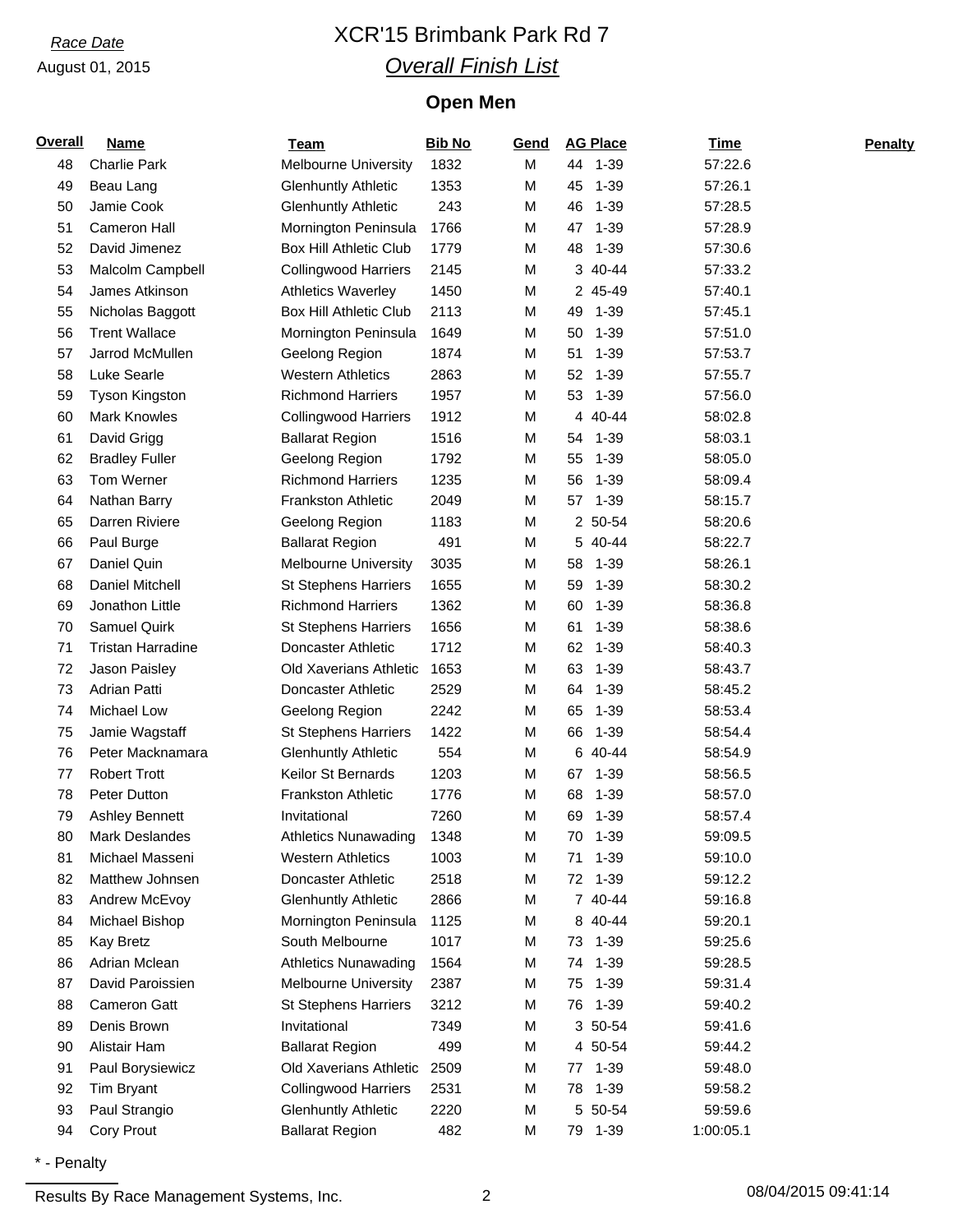# *Race Date* XCR'15 Brimbank Park Rd 7 *Overall Finish List*

## **Open Men**

| <b>Overall</b> | <b>Name</b>              | <u>Team</u>                  | <b>Bib No</b> | Gend | <b>AG Place</b> | <b>Time</b> | <b>Penalty</b> |
|----------------|--------------------------|------------------------------|---------------|------|-----------------|-------------|----------------|
| 95             | <b>Michael Bridges</b>   | South Melbourne              | 3016          | Μ    | 80 1-39         | 1:00:16.0   |                |
| 96             | Matt Cutterham           | Victorian Masters            | 1742          | М    | 81<br>$1 - 39$  | 1:00:17.2   |                |
| 97             | Andrew Johnson           | Mentone Athletic Club        | 1694          | М    | $1 - 39$<br>82  | 1:00:17.4   |                |
| 98             | <b>Robert Schwerkolt</b> | <b>APS United</b>            | 1808          | Μ    | 3 45-49         | 1:00:19.9   |                |
| 99             | <b>Tony Russo</b>        | <b>Glenhuntly Athletic</b>   | 1242          | М    | 9 40-44         | 1:00:21.9   |                |
| 100            | Ian Cornthwaite          | <b>Traralgon Harriers</b>    | 510           | М    | 6 50-54         | 1:00:24.6   |                |
| 101            | Steven Bonfadini         | Mornington Peninsula         | 1421          | М    | $1 - 39$<br>83  | 1:00:33.1   |                |
| 102            | Luke Goodman             | <b>APS United</b>            | 1300          | Μ    | 4 45-49         | 1:00:35.3   |                |
| 103            | Andrew Comley            | Keilor St Bernards           | 1446          | М    | 84 1-39         | 1:00:36.3   |                |
| 104            | Adrian Lazar Adler       | Maccabi Athletic Club        | 2843          | М    | 85<br>1-39      | 1:00:36.5   |                |
| 105            | Domenic Michienzi        | Keilor St Bernards           | 1634          | М    | 5 45-49         | 1:00:36.6   |                |
| 106            | James Maguire            | <b>Melbourne University</b>  | 1768          | М    | 86<br>$1 - 39$  | 1:00:51.7   |                |
| 107            | Danny Reddan             | <b>Collingwood Harriers</b>  | 1306          | М    | $1 - 39$<br>87  | 1:00:52.5   |                |
| 108            | Simon Bowly              | <b>Glenhuntly Athletic</b>   | 1195          | М    | 88<br>$1 - 39$  | 1:00:55.9   |                |
| 109            | Matthew Wynne            | <b>Glenhuntly Athletic</b>   | 1423          | М    | 89<br>$1 - 39$  | 1:00:56.8   |                |
| 110            | Dion Perry               | Mornington Peninsula         | 1212          | М    | 90<br>$1 - 39$  | 1:01:00.7   |                |
| 111            | <b>Brett Anthony</b>     | Mornington Peninsula         | 1233          | М    | 91<br>$1 - 39$  | 1:01:06.3   |                |
| 112            | Damien Bruneau           | <b>Athletics Essendon</b>    | 2021          | М    | 92<br>1-39      | 1:01:13.0   |                |
| 113            | Paul Deacon              | Mornington Peninsula         | 2319          | М    | 10 40-44        | 1:01:15.8   |                |
| 114            | Caellum Crowe            | Invitational                 | 7351          | М    | 93<br>$1 - 39$  | 1:01:20.8   |                |
| 115            | David Howard             | Knox Athletic Club           | 2007          | М    | $1 - 39$<br>94  | 1:01:27.7   |                |
| 116            | Shane Draper             | <b>Victorian Masters</b>     | 1992          | М    | 40-44<br>11     | 1:01:29.6   |                |
| 117            | <b>Thomas Robertson</b>  | <b>Coburg Harriers</b>       | 1146          | Μ    | 95<br>$1 - 39$  | 1:01:34.0   |                |
| 118            | Lachlan Brown            | Keilor St Bernards           | 2834          | М    | 96<br>$1 - 39$  | 1:01:38.1   |                |
| 119            | Hamish Beaumont          | <b>Melbourne University</b>  | 1805          | М    | 97<br>1-39      | 1:01:42.4   |                |
| 120            | <b>Ben Howe</b>          | <b>Glenhuntly Athletic</b>   | 1313          | М    | 98<br>1-39      | 1:01:43.6   |                |
| 121            | Steve Brennan            | <b>Williamstown Athletic</b> | 3000          | М    | 6 45-49         | 1:01:46.5   |                |
| 122            | Samuel Spicer            | <b>St Stephens Harriers</b>  | 1244          | М    | 1-39<br>99      | 1:01:48.3   |                |
| 123            | Mark Clarence            | Knox Athletic Club           | 1259          | М    | 7 45-49         | 1:01:48.7   |                |
| 124            | <b>Steven Quirk</b>      | <b>Victorian Masters</b>     | 2589          | М    | 1 55-59         | 1:01:52.7   |                |
| 125            | Ray Joy                  | <b>Collingwood Harriers</b>  | 2353          | М    | 8 45-49         | 1:01:56.9   |                |
| 126            | Philip Champion          | Diamond Valley               | 1419          | М    | 7 50-54         | 1:02:07.5   |                |
| 127            | <b>Travis Stevens</b>    | South Melbourne              | 1738          | М    | 100<br>$1 - 39$ | 1:02:08.3   |                |
| 128            | Damien Bertram           | <b>Malvern Harriers</b>      | 2454          | М    | 101 1-39        | 1:02:09.0   |                |
| 129            | Peter Cowell             | <b>Victorian Masters</b>     | 515           | М    | 8 50-54         | 1:02:09.3   |                |
| 130            | Tim Hui                  | <b>Melbourne University</b>  | 1397          | М    | 102 1-39        | 1:02:11.2   |                |
| 131            | David McDonald           | Melbourne University         | 1248          | М    | 103 1-39        | 1:02:27.5   |                |
| 132            | <b>Andrew Ross</b>       | South Melbourne              | 1030          | Μ    | 9 50-54         | 1:02:28.0   |                |
| 133            | <b>Trent McCormick</b>   | <b>Collingwood Harriers</b>  | 1286          | М    | 104 1-39        | 1:02:29.5   |                |
| 134            | <b>Michael Clarke</b>    | Yarra Ranges                 | 2085          | М    | 105<br>1-39     | 1:02:38.8   |                |
| 135            | Corey Lawson             | South Melbourne              | 1752          | М    | 106 1-39        | 1:02:42.8   |                |
| 136            | <b>Tony Preston</b>      | <b>Ballarat Region</b>       | 1950          | М    | 9 45-49         | 1:02:43.1   |                |
| 137            | Jaco Kukkuk              | <b>Malvern Harriers</b>      | 2469          | М    | 107 1-39        | 1:02:45.1   |                |
| 138            | Cameron Menadue          | <b>Western Athletics</b>     | 1323          | М    | 108 1-39        | 1:02:46.7   |                |
| 139            | <b>Martin Murray</b>     | Diamond Valley               | 1710          | Μ    | 10 50-54        | 1:02:48.0   |                |
| 140            | Mark Purvis              | <b>APS United</b>            | 2360          | Μ    | 2 55-59         | 1:02:56.9   |                |
| 141            | Leonardo Arantes         | <b>Collingwood Harriers</b>  | 1976          | М    | 109 1-39        | 1:03:03.1   |                |
|                |                          |                              |               |      |                 |             |                |

\* - Penalty

Results By Race Management Systems, Inc. 23 3 2004/2015 08/04/2015 09:41:15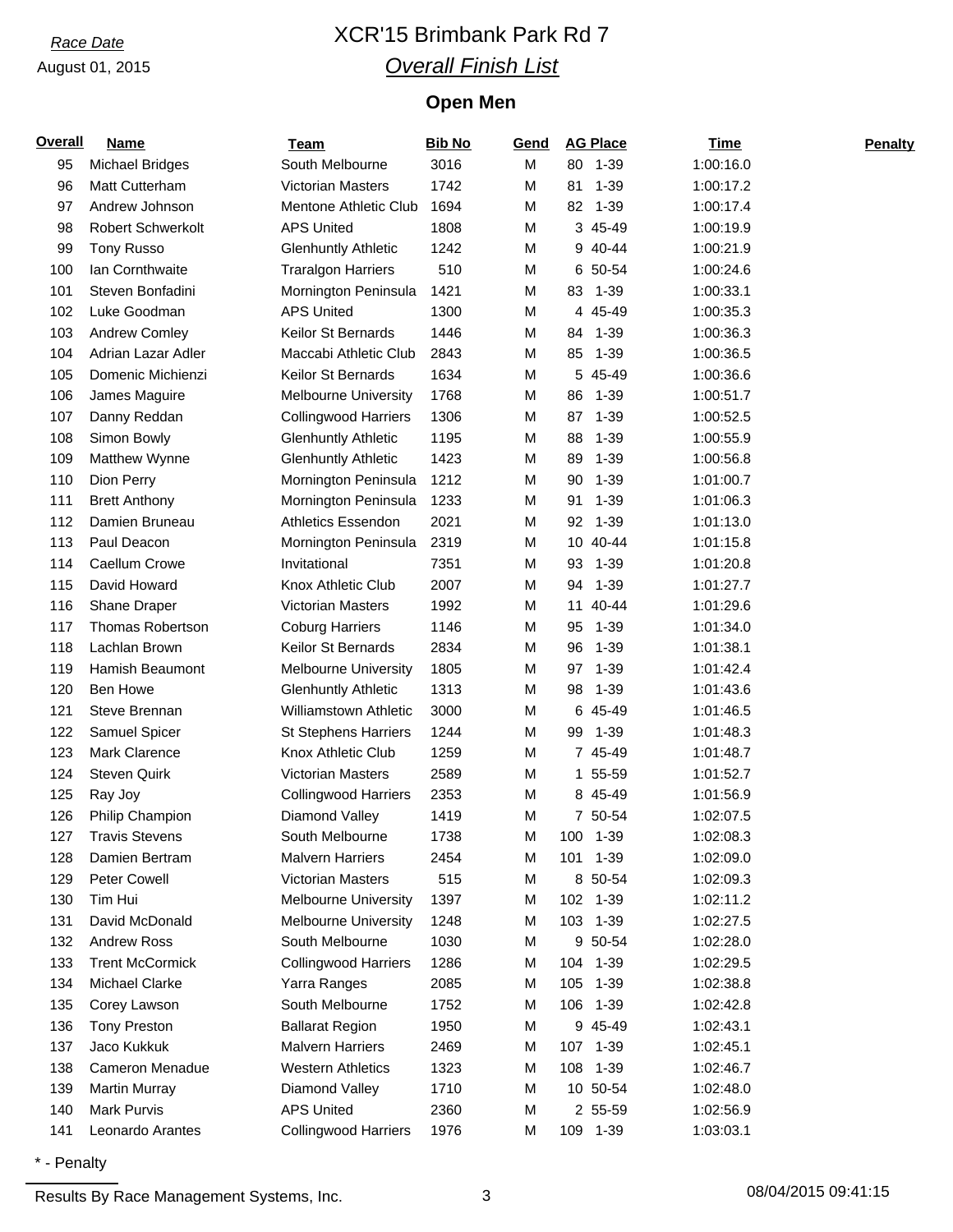# *Race Date* XCR'15 Brimbank Park Rd 7 *Overall Finish List*

## **Open Men**

| <b>Overall</b> | <b>Name</b>               | <b>Team</b>                  | <b>Bib No</b> | Gend |     | <b>AG Place</b> | <b>Time</b> | <b>Penalty</b> |
|----------------|---------------------------|------------------------------|---------------|------|-----|-----------------|-------------|----------------|
| 142            | <b>Mike Manders</b>       | Mornington Peninsula         | 2065          | M    |     | 110 1-39        | 1:03:07.6   |                |
| 143            | Dan Langelaan             | Casey Cardinia               | 2227          | M    | 111 | $1 - 39$        | 1:03:09.9   |                |
| 144            | David Martini             | Old Xaverians Athletic       | 2333          | M    | 112 | 1-39            | 1:03:13.1   |                |
| 145            | Simon Tournier            | <b>Ballarat Region</b>       | 1276          | M    |     | 113 1-39        | 1:03:14.7   |                |
| 146            | Shohei Waller             | <b>Melbourne University</b>  | 2214          | M    |     | 114 1-39        | 1:03:16.1   |                |
| 147            | Antonio Giuliani          | <b>Athletics Essendon</b>    | 1467          | M    |     | 12 40-44        | 1:03:17.3   |                |
| 148            | David Lawson              | <b>Richmond Harriers</b>     | 1503          | M    | 11  | 50-54           | 1:03:38.4   |                |
| 149            | Lachlan Hegarty           | Melbourne University         | 2508          | M    |     | 115 1-39        | 1:03:40.8   |                |
| 150            | Dion Houtman              | Melbourne University         | 1022          | M    |     | 116 1-39        | 1:03:45.7   |                |
| 151            | Aaron Little              | <b>APS United</b>            | 2817          | M    | 117 | $1 - 39$        | 1:03:47.3   |                |
| 152            | <b>Matthew Vernal</b>     | <b>Athletics Nunawading</b>  | 1788          | M    |     | 13 40-44        | 1:03:50.1   |                |
| 153            | Anthony Mithen            | <b>Collingwood Harriers</b>  | 2150          | M    |     | 14 40-44        | 1:03:51.7   |                |
| 154            | <b>Steve Preece</b>       | Mornington Peninsula         | 1648          | M    |     | 10 45-49        | 1:03:53.5   |                |
| 155            | Michael Manongdo          | South Melbourne              | 2919          | M    | 118 | 1-39            | 1:03:55.2   |                |
| 156            | Craig Cassidy             | Diamond Valley               | 2120          | M    | 119 | 1-39            | 1:03:56.4   |                |
| 157            | <b>Bryan Ackerly</b>      | Yarra Ranges                 | 2084          | M    |     | 12 50-54        | 1:03:56.8   |                |
| 158            | David Abfalter            | Keilor St Bernards           | 2655          | M    |     | 11 45-49        | 1:04:01.8   |                |
| 159            | Zac Ashkanasy             | Maccabi Athletic Club        | 1270          | M    |     | 15 40-44        | 1:04:08.4   |                |
| 160            | <b>Anthony Hally</b>      | <b>Collingwood Harriers</b>  | 1994          | M    |     | 12 45-49        | 1:04:10.4   |                |
| 161            | Jordan Mayston            | <b>Melbourne University</b>  | 2451          | M    |     | 120 1-39        | 1:04:11.2   |                |
| 162            | Mark Coulter              | South Coast Athletics        | 2291          | M    | 121 | $1 - 39$        | 1:04:24.0   |                |
| 163            | Martin Spiteri            | <b>Athletics Waverley</b>    | 1481          | M    |     | 16 40-44        | 1:04:30.8   |                |
| 164            | Alexander Tyrrell         | <b>Western Athletics</b>     | 1099          | M    |     | 122 1-39        | 1:04:37.9   |                |
| 165            | Adam Gregory              | <b>Victorian Masters</b>     | 1743          | M    |     | 123 1-39        | 1:04:41.4   |                |
| 166            | Michael Wheatley          | Mornington Peninsula         | 1014          | M    |     | 13 50-54        | 1:04:42.1   |                |
| 167            | Daniel Bowerin            | South Melbourne              | 1158          | M    | 124 | 1-39            | 1:04:46.1   |                |
| 168            | Dean Langford             | <b>South Coast Athletics</b> | 1542          | M    |     | 14 50-54        | 1:04:52.2   |                |
| 169            | Christian Strzadala       | <b>Ballarat Region</b>       | 3277          | M    | 125 | 1-39            | 1:04:53.4   |                |
| 170            | Anthony Kendall           | <b>Coburg Harriers</b>       | 1357          | M    |     | 126 1-39        | 1:05:04.8   |                |
| 171            | David Mellings            | <b>Athletics Nunawading</b>  | 1019          | M    |     | 13 45-49        | 1:05:11.2   |                |
| 172            | Mark Buyck                | Old Xaverians Athletic       | 1498          | M    |     | 17 40-44        | 1:05:24.5   |                |
| 173            | <b>Christian West</b>     | Diamond Valley               | 1918          | M    |     | 14 45-49        | 1:05:35.0   |                |
| 174            | Stephen Van Der Tang      | Mornington Peninsula         | 2833          | M    |     | 127 1-39        | 1:05:38.2   |                |
| 175            | <b>Matthew Morris</b>     | Casey Cardinia               | 2229          | M    | 128 | 1-39            | 1:05:41.6   |                |
| 176            | Craig Green               | Victorian Masters            | 1107          | M    |     | 15 45-49        | 1:05:47.2   |                |
| 177            | Walid A-Kurtu             | Athletics Essendon           | 3191          | M    |     | 129 1-39        | 1:05:50.9   |                |
| 178            | <b>Graham Coutts</b>      | <b>Glenhuntly Athletic</b>   | 1207          | M    |     | 16 45-49        | 1:05:54.9   |                |
| 179            | Michael Harvey            | <b>Athletics Waverley</b>    | 1643          | M    |     | 15 50-54        | 1:06:08.8   |                |
| 180            | Matthew Herten            | <b>St Stephens Harriers</b>  | 1813          | M    |     | 130 1-39        | 1:06:12.1   |                |
| 181            | Guillermo Munoz Cobo      | <b>Melbourne University</b>  | 1236          | M    |     | 131 1-39        | 1:06:25.2   |                |
| 182            | Dale Woodbridge           | <b>Glenhuntly Athletic</b>   | 1801          | M    |     | 132 1-39        | 1:06:28.6   |                |
| 183            | Jeffrey Jones             | Athletics Essendon           | 1791          | M    |     | 18 40-44        | 1:06:29.7   |                |
| 184            | Peter Stefanos            | Box Hill Athletic Club       | 2365          | м    |     | 16 50-54        | 1:06:49.9   |                |
| 185            | Julien Schulberg          | Maccabi Athletic Club        | 2481          | M    |     | 133 1-39        | 1:06:52.0   |                |
| 186            | Joe Rainer                | South Melbourne              | 2043          | M    |     | 134 1-39        | 1:06:56.6   |                |
| 187<br>188     | <b>Timothy Thomas</b>     | <b>Melbourne University</b>  | 1319          | M    |     | 17 50-54        | 1:07:03.1   |                |
|                | <b>Christopher Downie</b> | <b>Western Athletics</b>     | 2181          | M    |     | 135 1-39        | 1:07:03.9   |                |

\* - Penalty

Results By Race Management Systems, Inc. 4 08/04/2015 09:41:15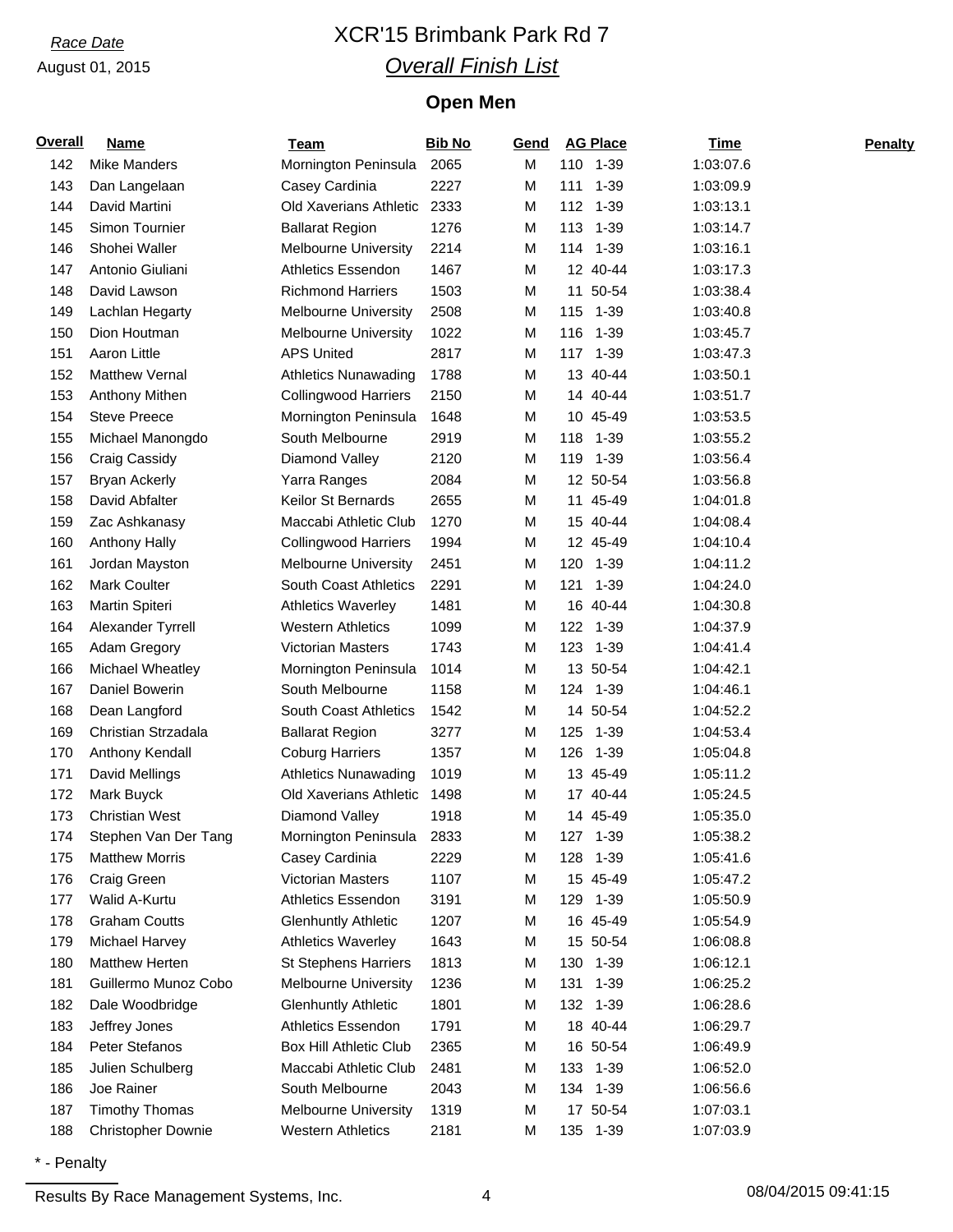# *Race Date* XCR'15 Brimbank Park Rd 7 *Overall Finish List*

## **Open Men**

| <b>Overall</b> | <b>Name</b>                | <b>Team</b>                   | <b>Bib No</b> | Gend |     | <b>AG Place</b> | <b>Time</b> | <b>Penalty</b> |
|----------------|----------------------------|-------------------------------|---------------|------|-----|-----------------|-------------|----------------|
| 189            | <b>Nick Saunders</b>       | Diamond Valley                | 2126          | M    |     | 19 40-44        | 1:07:08.9   |                |
| 190            | Ernest Lim                 | Knox Athletic Club            | 1837          | M    |     | 20 40-44        | 1:07:10.4   |                |
| 191            | Scott Bent                 | <b>Collingwood Harriers</b>   | 2439          | М    | 136 | $1 - 39$        | 1:07:13.6   |                |
| 192            | <b>Daniel Sneyders</b>     | <b>Western Athletics</b>      | 1684          | M    | 21  | 40-44           | 1:07:45.4   |                |
| 193            | Eero Keranen               | <b>Williamstown Athletic</b>  | 2208          | M    |     | 3 55-59         | 1:07:49.2   |                |
| 194            | Jason Mahon                | <b>Athletics Nunawading</b>   | 1797          | М    |     | 22 40-44        | 1:07:52.8   |                |
| 195            | Victor Cook                | <b>Glenhuntly Athletic</b>    | 1460          | М    |     | 18 50-54        | 1:07:55.6   |                |
| 196            | Peter Evans                | <b>Traralgon Harriers</b>     | 2342          | M    |     | 17 45-49        | 1:07:55.8   |                |
| 197            | Graeme Olden               | <b>Box Hill Athletic Club</b> | 1727          | М    |     | 19 50-54        | 1:07:56.6   |                |
| 198            | Shaun Green                | <b>Malvern Harriers</b>       | 1962          | М    |     | 23 40-44        | 1:08:02.0   |                |
| 199            | Michael Silvester          | South Melbourne               | 1506          | М    |     | 24 40-44        | 1:08:02.5   |                |
| 200            | Greg Cunningham            | <b>Williamstown Athletic</b>  | 2001          | M    |     | 18 45-49        | 1:08:06.4   |                |
| 201            | Luke Toomey                | Knox Athletic Club            | 2846          | M    |     | 137 1-39        | 1:08:07.4   |                |
| 202            | Stephen Mclennan           | <b>Ballarat Region</b>        | 517           | M    |     | 20 50-54        | 1:08:16.2   |                |
| 203            | <b>Bill Barry</b>          | <b>South Coast Athletics</b>  | 2742          | M    | 138 | 1-39            | 1:08:21.0   |                |
| 204            | <b>Matthew Tallent</b>     | <b>Ballarat Region</b>        | 1532          | M    | 139 | 1-39            | 1:08:45.8   |                |
| 205            | <b>Andrew Scott</b>        | <b>Athletics Nunawading</b>   | 2096          | M    |     | 19 45-49        | 1:08:49.0   |                |
| 206            | Christopher Waldron        | <b>Collingwood Harriers</b>   | 1432          | M    |     | 20 45-49        | 1:09:05.3   |                |
| 207            | Shea Wellington            | Keilor St Bernards            | 1138          | М    | 140 | 1-39            | 1:09:12.1   |                |
| 208            | Michael Ryan               | <b>Glenhuntly Athletic</b>    | 1645          | M    | 21  | 50-54           | 1:09:14.4   |                |
| 209            | <b>Christopher Culhane</b> | <b>Glenhuntly Athletic</b>    | 1769          | М    | 141 | 1-39            | 1:09:21.7   |                |
| 210            | Derek Couper               | Mentone Athletic Club         | 1689          | M    | 21  | 45-49           | 1:09:27.1   |                |
| 211            | Peter Gaunt                | <b>Collingwood Harriers</b>   | 1034          | M    |     | 4 55-59         | 1:09:35.0   |                |
| 212            | Chris Wardlaw              | <b>Glenhuntly Athletic</b>    | 1846          | M    | 1   | 60-99           | 1:09:40.2   |                |
| 213            | David Diviny               | <b>Collingwood Harriers</b>   | 1398          | M    |     | 142 1-39        | 1:09:41.1   |                |
| 214            | Rohan Simkin               | <b>Glenhuntly Athletic</b>    | 1330          | M    | 143 | 1-39            | 1:09:42.7   |                |
| 215            | Dan Halliday               | <b>Malvern Harriers</b>       | 1749          | M    |     | 25 40-44        | 1:09:43.3   |                |
| 216            | Andrew McKenzie            | Diamond Valley                | 1799          | M    |     | 22 50-54        | 1:09:44.8   |                |
| 217            | <b>Robert Meek</b>         | Old Xaverians Athletic        | 1501          | М    |     | 23 50-54        | 1:09:47.9   |                |
| 218            | Michael Camilleri          | Victorian Masters             | 1186          | M    |     | 26 40-44        | 1:09:51.2   |                |
| 219            | David Mims                 | Yarra Ranges                  | 1823          | M    |     | 24 50-54        | 1:09:51.2   |                |
| 220            | Norman Marshall            | <b>Athletics Nunawading</b>   | 2456          | М    |     | 5 55-59         | 1:09:51.2   |                |
| 221            | Ashley McDowall            | Victorian Masters             | 1101          | M    |     | 27 40-44        | 1:09:51.4   |                |
| 222            | Warren Oliver              | South Melbourne               | 2860          | M    |     | 144 1-39        | 1:09:52.6   |                |
| 223            | Adrian Jeffkins            | <b>Western Athletics</b>      | 1060          | М    |     | 22 45-49        | 1:10:01.3   |                |
| 224            | Phillip McLennan           | <b>Ballarat Region</b>        | 1778          | M    |     | 23 45-49        | 1:10:12.5   |                |
| 225            | Paul Shortis               | <b>Melbourne University</b>   | 2213          | М    |     | 145 1-39        | 1:10:41.9   |                |
| 226            | Christopher O'Connor       | <b>Box Hill Athletic Club</b> | 2064          | M    |     | 25 50-54        | 1:10:50.6   |                |
| 227            | Justin Eagleton            | Yarra Ranges                  | 2087          | М    |     | 28 40-44        | 1:10:59.5   |                |
| 228            | <b>Wil Pratt</b>           | Mornington Peninsula          | 2169          | M    |     | 29 40-44        | 1:11:03.8   |                |
| 229            | Jordan Brown               | Yarra Ranges                  | 3169          | M    |     | 146 1-39        | 1:11:09.9   |                |
| 230            | <b>Patrick Clarke</b>      | Diamond Valley                | 2122          | M    |     | 24 45-49        | 1:11:13.7   |                |
| 231            | Eran Lande                 | South Melbourne               | 1016          | M    |     | 147 1-39        | 1:11:20.1   |                |
| 232            | Andrea Gatti               | <b>Melbourne University</b>   | 1781          | M    |     | 148 1-39        | 1:11:21.3   |                |
| 233            | Mark Hayes                 | South Melbourne               | 1750          | M    |     | 149 1-39        | 1:11:24.0   |                |
| 234            | Joseph Murphy              | <b>Glenhuntly Athletic</b>    | 1679          | M    |     | 6 55-59         | 1:11:25.4   |                |
| 235            | Michael Papp               | <b>Athletics Nunawading</b>   | 1529          | М    |     | 150 1-39        | 1:11:38.9   |                |

\* - Penalty

Results By Race Management Systems, Inc. 6 08/04/2015 09:41:16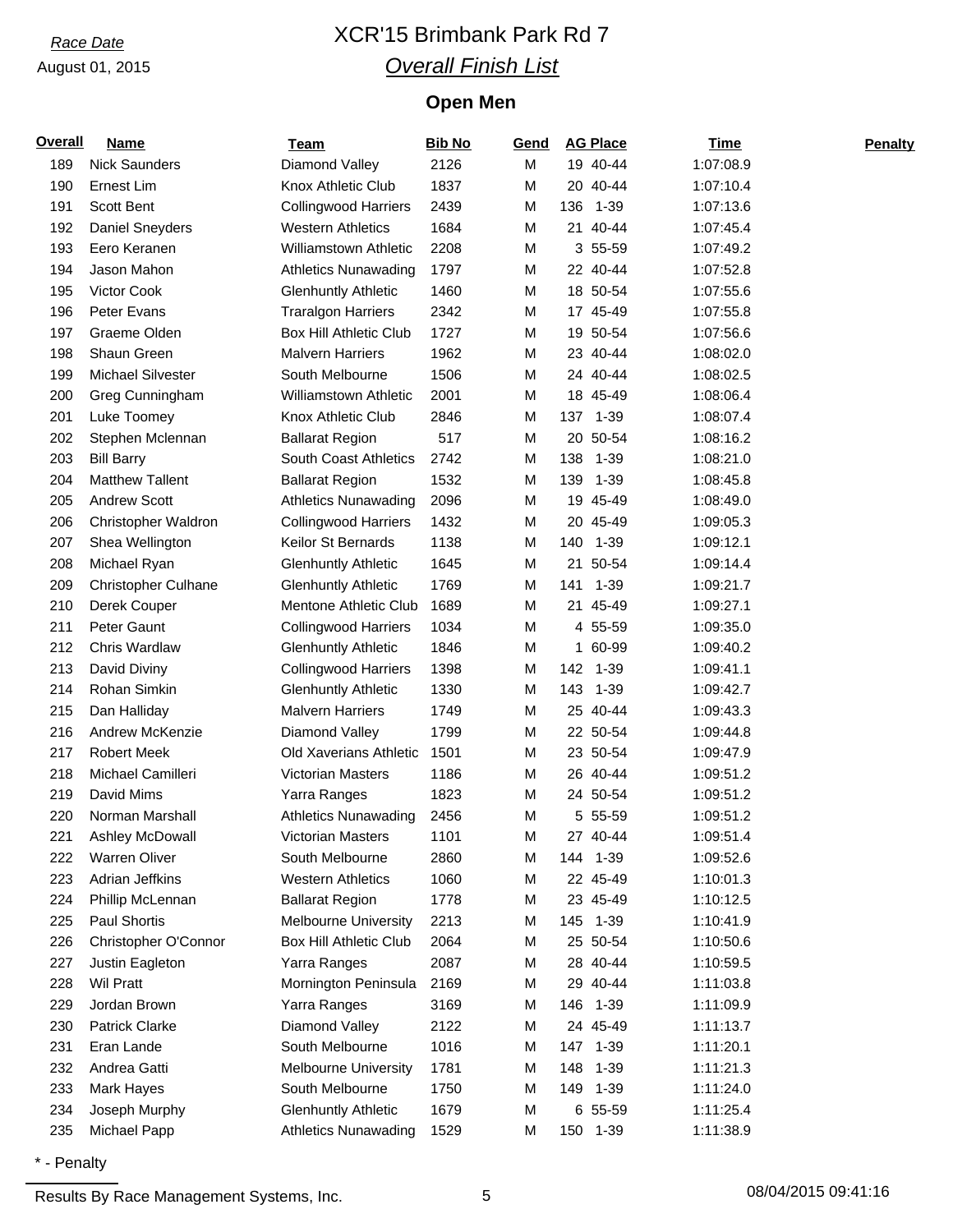# *Race Date* XCR'15 Brimbank Park Rd 7 *Overall Finish List*

## **Open Men**

| <b>Overall</b> | <b>Name</b>                                  | <b>Team</b>                                        | <b>Bib No</b> | Gend | <b>AG Place</b>      | Time                   | <b>Penalty</b> |
|----------------|----------------------------------------------|----------------------------------------------------|---------------|------|----------------------|------------------------|----------------|
| 236            | Paul Thomas                                  | <b>Williamstown Athletic</b>                       | 1947          | M    | 7 55-59              | 1:11:40.0              |                |
| 237            | <b>Vincent Duffy</b>                         | <b>Ballarat Region</b>                             | 1200          | M    | 8 55-59              | 1:11:42.3              |                |
| 238            | Eamonn Murphy                                | <b>Glenhuntly Athletic</b>                         | 1678          | M    | 1-39<br>151          | 1:11:43.4              |                |
| 239            | David Seeds                                  | Yarra Ranges                                       | 2780          | M    | 26 50-54             | 1:11:51.5              |                |
| 240            | Glenn Crawford                               | <b>Traralgon Harriers</b>                          | 2724          | M    | 152 1-39             | 1:11:56.0              |                |
| 241            | James McEniry                                | <b>Athletics Waverley</b>                          | 1561          | M    | 30 40-44             | 1:12:01.0              |                |
| 242            | Peter Black                                  | Victorian Masters                                  | 2995          | M    | 2 60-99              | 1:12:02.0              |                |
| 243            | Rodney Noble                                 | Invitational                                       | 7247          | M    | 31 40-44             | 1:12:06.3              |                |
| 244            | Daniel Ghantow                               | Diamond Valley                                     | 2160          | M    | 153 1-39             | 1:12:17.5              |                |
| 245            | <b>Mark Kelly</b>                            | <b>Coburg Harriers</b>                             | 1626          | M    | 27 50-54             | 1:12:30.2              |                |
| 246            | Rupert Van Dongen                            | Casey Cardinia                                     | 1948          | M    | 32 40-44             | 1:12:35.7              |                |
| 247            | Pierre Guillon                               | Old Xaverians Athletic                             | 2315          | M    | 25 45-49             | 1:12:49.2              |                |
| 248            | John Kondogonis                              | Keilor St Bernards                                 | 1729          | M    | 28 50-54             | 1:12:52.6              |                |
| 249            | Peter Cashin                                 | <b>Western Athletics</b>                           | 1059          | M    | 9 55-59              | 1:13:06.1              |                |
| 250            | Robin Broberg                                | Diamond Valley                                     | 1667          | M    | 3 60-99              | 1:13:13.5              |                |
| 251            | Dennis Gellert                               | <b>Glenhuntly Athletic</b>                         | 1560          | M    | 10 55-59             | 1:13:21.4              |                |
| 252            | Mark Swinkels                                | Casey Cardinia                                     | 1974          | M    | 26 45-49             | 1:13:28.0              |                |
| 253            | David Laven                                  | Yarra Ranges                                       | 2263          | M    | 27 45-49             | 1:13:29.6              |                |
| 254            | Kym Osmand                                   | Oakleigh Athletic Club                             | 1963          | M    | 1-39<br>154          | 1:13:33.9              |                |
| 255            | Joseph Campisi                               | Oakleigh Athletic Club                             | 1363          | M    | 11<br>55-59          | 1:13:43.4              |                |
| 256            | <b>Robert Carstairs</b>                      | <b>Athletics Waverley</b>                          | 1858          | M    | 155 1-39             | 1:13:50.9              |                |
| 257            | Jamie Strudley                               | Yarra Ranges                                       | 1187          | M    | 28 45-49             | 1:13:51.3              |                |
| 258            | <b>Edwin Cheung</b>                          | <b>Coburg Harriers</b>                             | 1354          | M    | 1-39<br>156          | 1:13:52.7              |                |
| 259            | Laz Sarris                                   | Keilor St Bernards                                 | 1894          | M    | 29 45-49             | 1:13:53.8              |                |
| 260            | Michael Jansen                               | <b>Athletics Waverley</b>                          | 2345          | M    | 29 50-54             | 1:14:16.0              |                |
| 261            | Jian Yen                                     | <b>Glenhuntly Athletic</b>                         | 1572          | M    | 157 1-39             | 1:14:17.8              |                |
| 262            | John Gray                                    | <b>Williamstown Athletic</b>                       | 1941          | M    | 30 50-54             | 1:14:29.4              |                |
| 263            | Matt McDaniel                                | <b>Collingwood Harriers</b>                        | 2963          | M    | $1 - 39$<br>158      | 1:14:29.5              |                |
| 264            | Adrian Lyness                                | Casey Cardinia                                     | 1118          | M    | 33 40-44             | 1:14:39.5              |                |
| 265            | Mark Anderson                                | Old Xaverians Athletic                             | 1497          | M    | 31 50-54             | 1:14:40.0              |                |
| 266            | Tony Brain                                   | <b>Melbourne University</b>                        | 1862          | M    | 32 50-54             | 1:14:53.3              |                |
| 267            | Andrew Sutherland                            | South Melbourne                                    | 1095          | M    | 12 55-59             | 1:15:22.0              |                |
| 268            | Stephen Glover                               | <b>Western Athletics</b>                           | 1520          | M    | 30 45-49             | 1:15:35.5              |                |
| 269            | Adam McCann                                  | <b>Athletics Nunawading</b>                        | 1036          | M    | 159 1-39             | 1:15:43.0              |                |
| 270            | David Cobb                                   | South Melbourne                                    | 1360          | M    | 33 50-54             | 1:15:46.0              |                |
| 271            | <b>Christopher Scully</b>                    | <b>Malvern Harriers</b>                            | 2092          | м    | 34 50-54             | 1:16:16.4              |                |
| 272            | <b>Tony Dell</b>                             | <b>Richmond Harriers</b>                           | 1605          | M    | 35 50-54             | 1:16:27.3              |                |
| 273            | Anthony Alizzi                               | Invitational                                       | 7239          | M    | 160 1-39             | 1:16:32.0              |                |
| 274            | <b>Ben Mudie</b>                             | <b>Western Athletics</b>                           | 1065          | M    | 161<br>$1 - 39$      | 1:16:47.8              |                |
| 275            | Danny Hawksworth                             | Athletics Essendon                                 | 1559          | M    | 162 1-39             | 1:16:53.8              |                |
| 276            | Mark Pinto                                   | South Melbourne                                    | 1644          | M    | 163 1-39             | 1:17:01.0              |                |
| 277            | Jim Sayer                                    | <b>Collingwood Harriers</b>                        | 2190          | M    | 31 45-49             | 1:17:05.2              |                |
| 278            | Justin Mclaren                               | Athletics Essendon                                 | 1079          | M    | 164 1-39             | 1:17:06.9              |                |
| 279            | <b>Brian Anderson</b><br><b>Travis White</b> | Athletics Essendon                                 | 1426<br>1780  | M    | 13 55-59             | 1:17:20.8<br>1:17:25.6 |                |
| 280            | <b>Brett Jenkins</b>                         | <b>Traralgon Harriers</b><br>Mentone Athletic Club | 2193          | M    | 165 1-39             |                        |                |
| 281<br>282     |                                              |                                                    |               | M    | 166 1-39<br>34 40-44 | 1:17:45.1              |                |
|                | Daryl Standfield                             | <b>Collingwood Harriers</b>                        | 1914          | М    |                      | 1:18:01.2              |                |

\* - Penalty

Results By Race Management Systems, Inc. 6 08/04/2015 09:41:17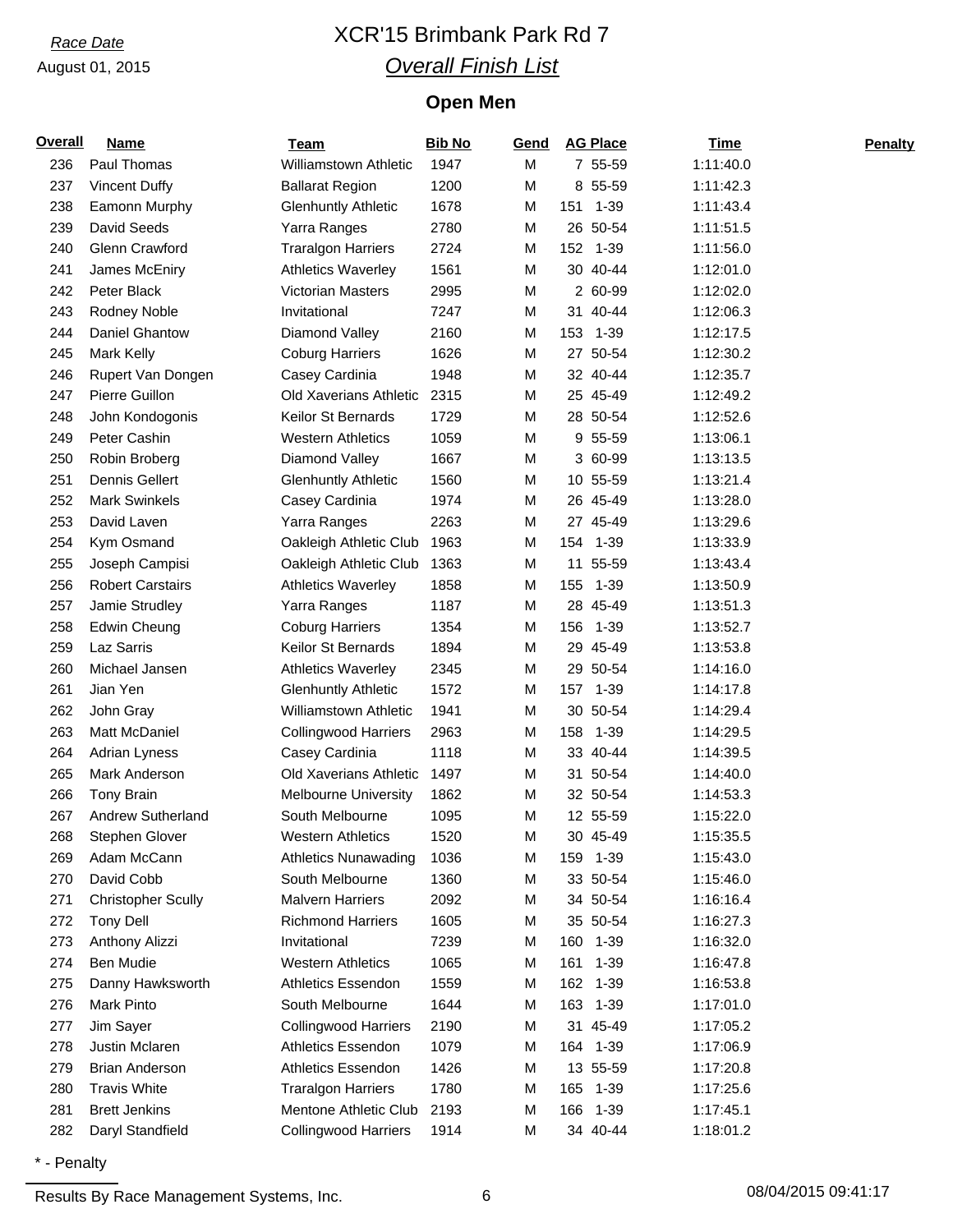# *Race Date* XCR'15 Brimbank Park Rd 7 *Overall Finish List*

## **Open Men**

| <b>Overall</b> | <b>Name</b>               | <b>Team</b>                  | <b>Bib No</b> | Gend |     | <b>AG Place</b> | <b>Time</b>   | <b>Penalty</b> |
|----------------|---------------------------|------------------------------|---------------|------|-----|-----------------|---------------|----------------|
| 283            | Shane Holliday            | Geelong Region               | 1297          | M    |     | 167 1-39        | 1:18:35.1     |                |
| 284            | Greg Berti                | <b>Malvern Harriers</b>      | 1850          | M    |     | 36 50-54        | 1:18:41.2     |                |
| 285            | Russell Cram              | Keilor St Bernards           | 2968          | M    |     | 35 40-44        | 1:19:10.0     |                |
| 286            | John Crameri              | <b>Collingwood Harriers</b>  | 1085          | M    |     | 37 50-54        | 1:19:42.7     |                |
| 287            | Peter Dodgshun            | <b>APS United</b>            | 1739          | M    |     | 4 60-99         | 1:19:49.1     |                |
| 288            | Ben Asquith               | <b>Glenhuntly Athletic</b>   | 1071          | M    | 168 | $1 - 39$        | 1:19:51.3     |                |
| 289            | Wayne Hogan               | Knox Athletic Club           | 2259          | M    |     | 5 60-99         | 1:19:52.1     |                |
| 290            | Damien Clifford           | Diamond Valley               | 1810          | M    |     | 32 45-49        | 1:20:23.5     |                |
| 291            | Humphrey Enter            | <b>Glenhuntly Athletic</b>   | 1923          | M    |     | 6 60-99         | 1:20:35.7     |                |
| 292            | Stephen Plumb             | South Coast Athletics        | 2170          | M    |     | 14 55-59        | 1:20:37.4     |                |
| 293            | Ben Thomas                | South Melbourne              | 1625          | M    | 169 | $1 - 39$        | 1:20:57.2     |                |
| 294            | <b>Phillip Dunstone</b>   | <b>Western Athletics</b>     | 1225          | M    |     | 33 45-49        | 1:21:02.4     |                |
| 295            | <b>Gerard Thrall</b>      | Yarra Ranges                 | 2173          | M    |     | 38 50-54        | 1:21:16.3     |                |
| 296            | <b>Charles Clark</b>      | <b>Coburg Harriers</b>       | 2838          | M    |     | 39 50-54        | 1:21:19.5     |                |
| 297            | Tim Crosbie               | <b>South Coast Athletics</b> | 1001          | M    |     | 40 50-54        | 1:21:29.7     |                |
| 298            | Stephen Murphy            | <b>Athletics Essendon</b>    | 1429          | M    |     | 41 50-54        | 1:21:38.7     |                |
| 299            | Angelo Portelli           | <b>Glenhuntly Athletic</b>   | 1569          | M    |     | 34 45-49        | 1:21:49.7     |                |
| 300            | <b>Tim Stevenson</b>      | <b>Collingwood Harriers</b>  | 1915          | M    | 170 | $1 - 39$        | 1:21:51.9     |                |
| 301            | <b>Gregory Payne</b>      | South Melbourne              | 1524          | M    |     | 7 60-99         | 1:21:54.9     |                |
| 302            | Duncan Knox               | <b>Athletics Essendon</b>    | 1078          | M    |     | 15 55-59        | 1:22:07.5     |                |
| 303            | Jim Hopkins               | <b>Collingwood Harriers</b>  | 1445          | M    |     | 8 60-99         | 1:22:32.1     |                |
| 304            | Craig Hewitson            | Yarra Ranges                 | 1610          | M    |     | 36 40-44        | 1:22:36.7     |                |
| 305            | Michael Booker            | Knox Athletic Club           | 2664          | M    | 171 | $1 - 39$        | 1:23:37.3     |                |
| 306            | <b>Christopher Murphy</b> | <b>Glenhuntly Athletic</b>   | 2026          | M    |     | 16 55-59        | 1:23:48.1 *   | 39:24          |
| 307            | Scott Lovell              | <b>Collingwood Harriers</b>  | 1448          | M    |     | 35 45-49        | 1:23:56.9     |                |
| 308            | Chris Brown               | Oakleigh Athletic Club       | 1265          | M    |     | 17 55-59        | 1:24:10.4     |                |
| 309            | <b>Philip Crowther</b>    | Knox Athletic Club           | 1717          | M    |     | 9 60-99         | 1:24:55.9     |                |
| 310            | Alex Mudie                | <b>Western Athletics</b>     | 2828          | M    |     | 172 1-39        | 1:25:08.4     |                |
| 311            | Zeb Phoenix               | South Melbourne              | 1303          | M    |     | 18 55-59        | 1:25:42.0 *   | 39:24          |
| 312            | Michael Meaney            | <b>Coburg Harriers</b>       | 1458          | M    | 19  | 55-59           | 1:26:21.6     |                |
| 313            | Innocent Karabagega       | <b>Williamstown Athletic</b> | 1943          | M    | 173 | $1 - 39$        | 1:26:21.9     |                |
| 314            | Dean Fergie               | South Melbourne              | 2348          | M    |     | 36 45-49        | 1:26:50.4     |                |
| 315            | Kenneth Duxbury           | <b>Collingwood Harriers</b>  | 1406          | M    |     | 10 60-99        | 1:27:47.2     |                |
| 316            | Christopher Worsnop       | Old Xaverians Athletic       | 1112          | M    |     | 20 55-59        | 1:29:43.2 *   | 39:24          |
| 317            | Mark Cornell              | <b>Collingwood Harriers</b>  | 2279          | M    |     | 21 55-59        | $1:30:24.1$ * | 39:24          |
| 318            | Kara Gilbert              | <b>Glenhuntly Athletic</b>   | 1121          | M    |     | 37 45-49        | 1:30:29.8     |                |
| 319            | Robert Ryan               | Casey Cardinia               | 1040          | M    |     | 37 40-44        | 1:30:57.0 *   | 39:24          |
| 320            | <b>Christopher Struve</b> | Ivanhoe Harriers             | 1884          | M    |     | 38 40-44        | 1:32:46.1     |                |
| 321            | Aidan Keranen             | <b>Williamstown Athletic</b> | 2207          | M    |     | 174 1-39        | 1:33:08.3 *   | 39:24          |
| 322            | Clyde Riddoch             | <b>Athletics Waverley</b>    | 1451          | M    |     | 11 60-99        | $1:33:11.7$ * | 39:24          |
| 323            | Kieran Dell               | <b>Richmond Harriers</b>     | 1603          | M    | 175 | 1-39            | 1:33:24.9 *   | 39:24          |
| 324            | Patrick Thien             | <b>Glenhuntly Athletic</b>   | 2397          | M    | 176 | 1-39            | $1:34:15.7$ * | 39:24          |
| 325            | John David                | Ivanhoe Harriers             | 1053          | M    |     | 22 55-59        | 1:36:58.7     |                |
| 326            | Matthew Goodger           | <b>Athletics Essendon</b>    | 1076          | M    |     | 177 1-39        | 1:39:05.2 *   | 39:24          |
| 327            | Francis Kaszmarek         | <b>Malvern Harriers</b>      | 2376          | M    |     | 38 45-49        | 1:42:23.8 *   | 39:24          |
| 328            | Jason Kozica              | Maccabi Athletic Club        | 2861          | M    |     | 178 1-39        | 1:42:24.0     |                |
| 329            | Alexander O'Callaghan     | Old Xaverians Athletic 2438  |               | M    |     | 179 1-39        | 1:42:24.0     |                |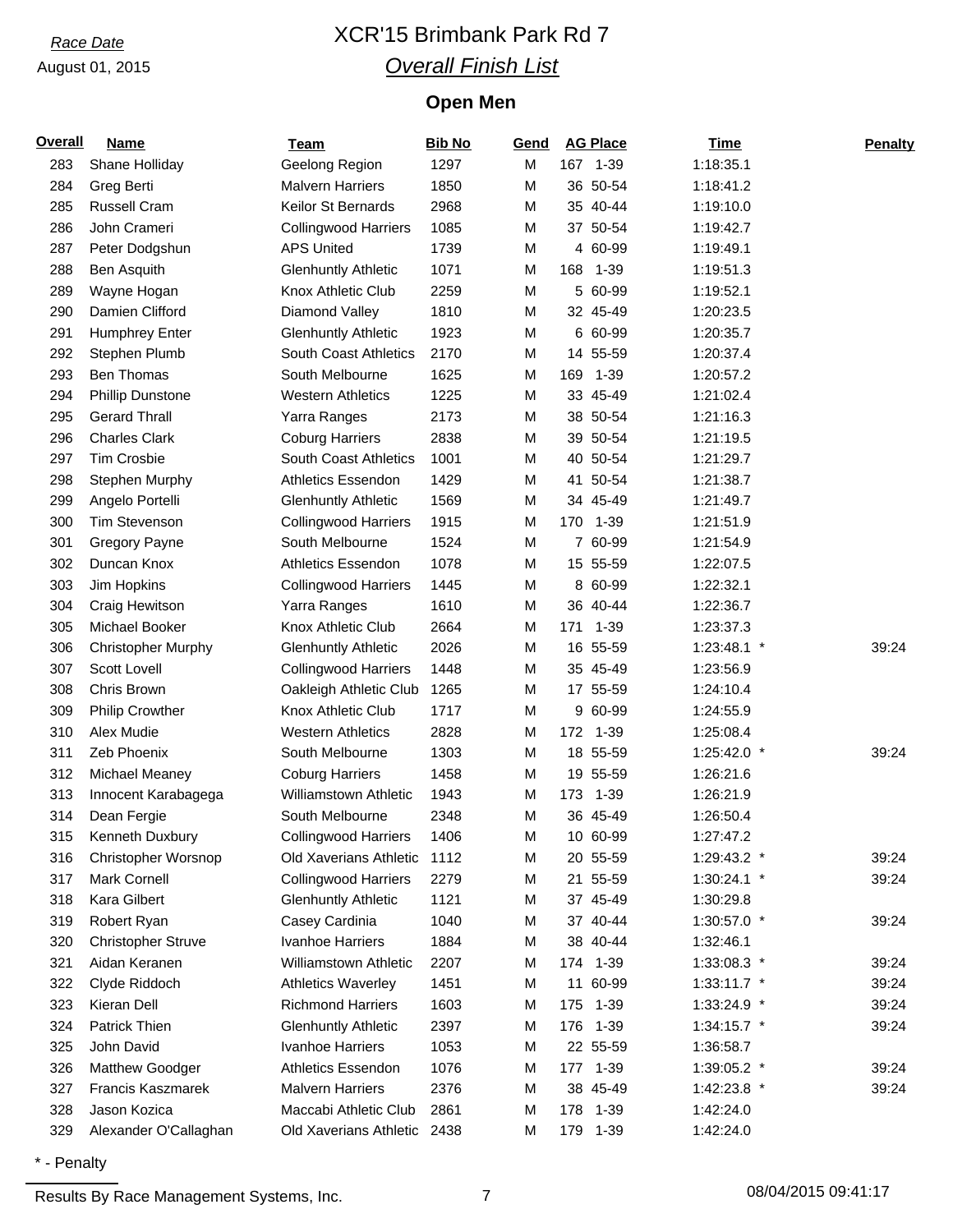# *Race Date* XCR'15 Brimbank Park Rd 7 *Overall Finish List*

## **Open Men**

| Overall | <b>Name</b>          | Team                        | <b>Bib No</b> | Gend | <b>AG Place</b> | <b>Time</b>   | <b>Penalty</b> |
|---------|----------------------|-----------------------------|---------------|------|-----------------|---------------|----------------|
| 330     | John Kneen           | Sandringham Athletic        | 2000          | М    | 12 60-99        | $1:45:58.2$ * | 39:24          |
| 331     | <b>Robert Barnes</b> | <b>Collingwood Harriers</b> | 2415          | м    | 13 60-99        | $1:47:05.2$ * | 39:24          |
| 332.    | <b>Barry Murley</b>  | Doncaster Athletic          | 2105          | м    | 14 60-99        | $1:47:30.2$ * | 39:24          |
| 333     | Kevin Esmore         | <b>Glenhuntly Athletic</b>  | 1026          | м    | 15 60-99        | $2:01:51.1$ * | 39:24          |
| 334     | Ian Poulton          | Oakleigh Athletic Club      | 1820          | м    | 42 50-54        | $2:15:37.9$ * | 39:24          |
| 335     | Pete Battrick        | Oakleigh Athletic Club 2680 |               | М    | 16 60-99        | $2:31:45.7$ * | 39:24          |

<sup>\* -</sup> Penalty

Results By Race Management Systems, Inc. 28 08/04/2015 09:41:17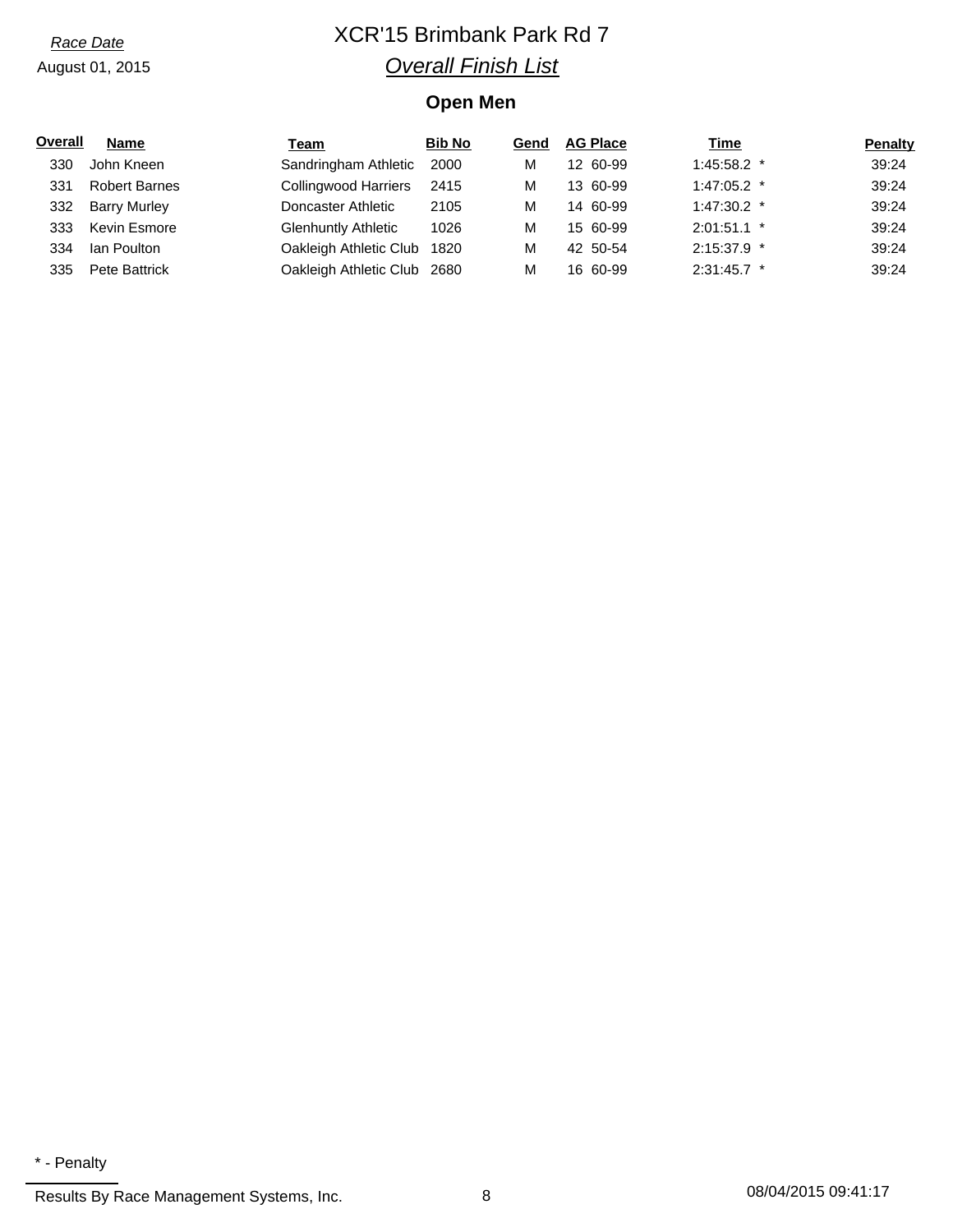# *Race Date* XCR'15 Brimbank Park Rd 7 *Overall Finish List*

## **Open Women**

| <b>Overall</b> | Name     | Геаm            | Bib No | <b>AG Place</b><br>Gend | <u>Time</u>    | <u>Penalty</u> |
|----------------|----------|-----------------|--------|-------------------------|----------------|----------------|
| DQ             | Rosa Law | South Melbourne | 2237   | 45-49<br>DO             | 1·10·21 0<br>. |                |

Results By Race Management Systems, Inc. 2012 08/04/2015 09:41:17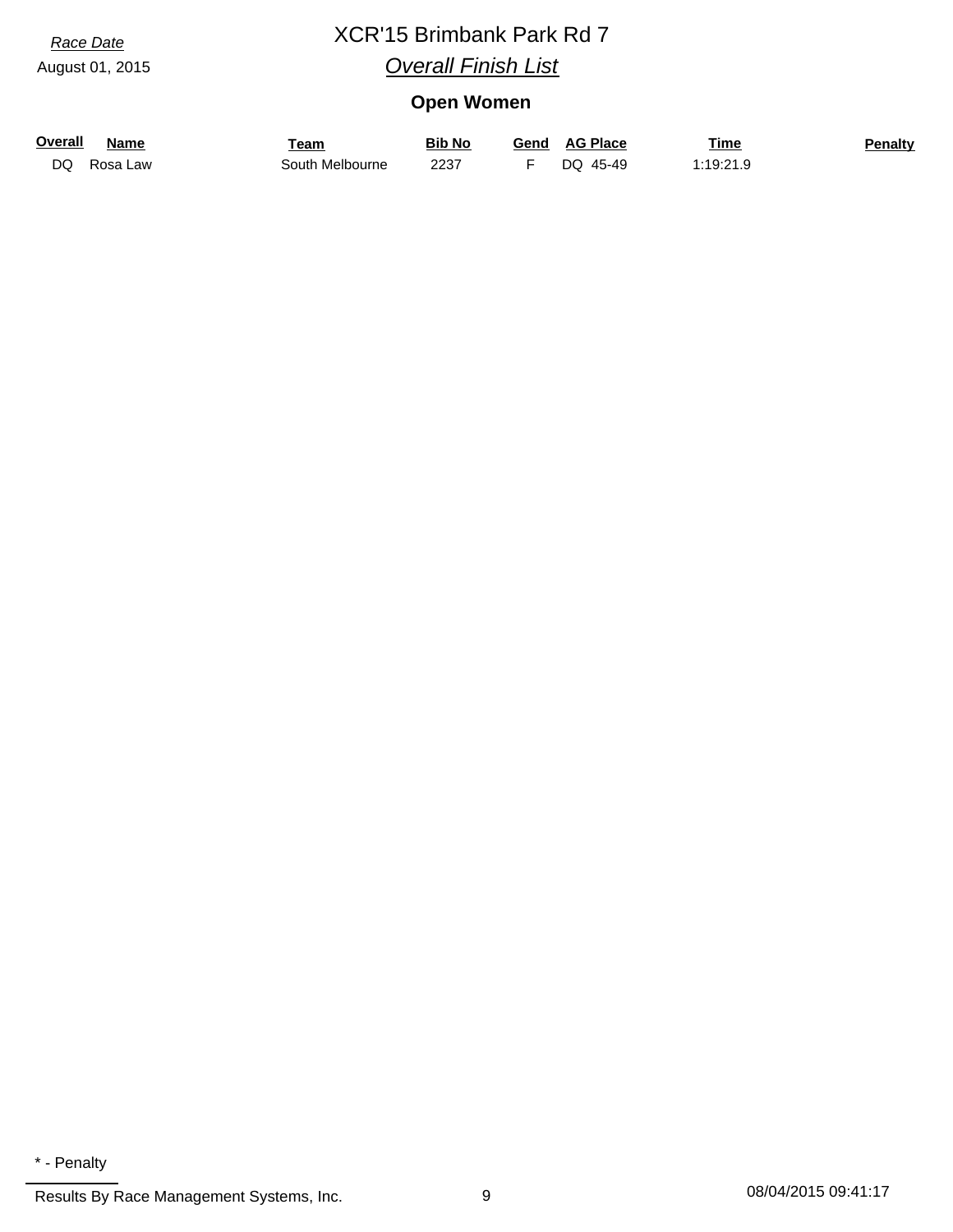# *Race Date* XCR'15 Brimbank Park Rd 7 *Overall Finish List*

## **Open Women**

| Overall | <b>Name</b>              | <b>Team</b>                   | <b>Bib No</b> | Gend | <b>AG Place</b> | <b>Time</b> | <b>Penalty</b> |
|---------|--------------------------|-------------------------------|---------------|------|-----------------|-------------|----------------|
| 1       | <b>Courtney Powell</b>   | <b>Box Hill Athletic Club</b> | 30            | F    | $10-39$         | 20:17.8     |                |
| 2       | Gemma Maini              | <b>Frankston Athletic</b>     | 2165          | F    | $20-39$         | 20:25.8     |                |
| 3       | Sarah Klein              | <b>Frankston Athletic</b>     | 20            | F    | $0 - 39$<br>3   | 20:38.2     |                |
| 4       | <b>Tarli Bird</b>        | <b>Glenhuntly Athletic</b>    | 61            | F    | $0 - 39$<br>4   | 21:26.3     |                |
| 5       | Cassie Higham            | <b>Glenhuntly Athletic</b>    | 1027          | F    | 5<br>$0 - 39$   | 21:38.2     |                |
| 6       | Alexandra Paterson       | Old Xaverians Athletic        | 2256          | F    | $0 - 39$<br>6   | 21:41.9     |                |
| 7       | Samantha Prime           | <b>Knox Athletic Club</b>     | 1537          | F    | $0 - 39$<br>7   | 21:51.4     |                |
| 8       | Virginia Moloney         | <b>Collingwood Harriers</b>   | 1086          | F    | $0 - 39$<br>8   | 21:52.5     |                |
| 9       | Sophie Ryan              | Old Xaverians Athletic        | 2109          | F    | 9<br>$0 - 39$   | 22:01.3     |                |
| 10      | Kate Seibold             | Knox Athletic Club            | 1552          | F    | $0 - 39$<br>10  | 22:13.4     |                |
| 11      | Erchana Murray-Bartlett  | <b>Collingwood Harriers</b>   | 1681          | F    | $0 - 39$<br>11  | 22:22.2     |                |
| 12      | Samantha Wallace         | Mornington Peninsula          | 2807          | F    | $0 - 39$<br>12  | 22:24.6     |                |
| 13      | Ni'ia Jones              | <b>Richmond Harriers</b>      | 2218          | F    | 13<br>$0 - 39$  | 22:26.9     |                |
| 14      | Bronwyn Humphrys         | South Melbourne               | 1025          | F    | $0 - 39$<br>14  | 22:28.9     |                |
| 15      | Sarah Waters             | Geelong Region                | 120           | F    | $0 - 39$<br>15  | 22:33.9     |                |
| 16      | Stephanie Kondogonis     | Mornington Peninsula          | 1550          | F    | 16<br>$0 - 39$  | 22:34.3     |                |
| 17      | Karen Thorp              | Knox Athletic Club            | 1260          | F    | 17<br>$0 - 39$  | 22:34.8     |                |
| 18      | Joanne Ritson            | South Melbourne               | 1495          | F    | 18 0-39         | 22:35.6     |                |
| 19      | Julia Edwards            | <b>Glenhuntly Athletic</b>    | 2269          | F    | 40-44<br>1      | 22:37.2     |                |
| 20      | Angela Williams          | <b>Ballarat Region</b>        | 231           | F    | 2 40-44         | 22:38.9     |                |
| 21      | Isabella De Castella     | Old Xaverians Athletic        | 1111          | F    | 3 40-44         | 22:44.3     |                |
| 22      | Amelia Aslanides         | <b>Glenhuntly Athletic</b>    | 1536          | F    | $0 - 39$<br>19  | 22:46.3     |                |
| 23      | <b>Brigitte Seeley</b>   | <b>Athletics Nunawading</b>   | 1638          | F    | $0 - 39$<br>20  | 23:05.2     |                |
| 24      | <b>Whitney Sharpe</b>    | <b>St Stephens Harriers</b>   | 1457          | F    | 21<br>$0 - 39$  | 23:06.0     |                |
| 25      | Cara Peake               | Geelong Region                | 2206          | F    | 22<br>$0 - 39$  | 23:08.0     |                |
| 26      | Natasha Fitzpatrick      | South Bendigo                 | 1960          | F    | 23<br>$0 - 39$  | 23:17.5     |                |
| 27      | Alana Plymin             | South Melbourne               | 1665          | F    | $0 - 39$<br>24  | 23:20.2     |                |
| 28      | Natasha Typuszak         | <b>Ballarat Region</b>        | 248           | F    | $0 - 39$<br>25  | 23:26.1     |                |
| 29      | <b>Karen Barlow</b>      | Knox Athletic Club            | 2233          | F    | 26<br>$0 - 39$  | 23:28.9     |                |
| 30      | Maddie Lawson            | <b>Richmond Harriers</b>      | 2485          | F    | $0 - 39$<br>27  | 23:32.9     |                |
| 31      | kara landells            | <b>Collingwood Harriers</b>   | 2281          | F    | $0 - 39$<br>28  | 23:42.5     |                |
| 32      | Brianna Bunworth         | <b>Western Athletics</b>      | 1449          | F    | 29<br>0-39      | 23:45.4     |                |
| 33      | Simone Quin              | Knox Athletic Club            | 1548          | F    | 4 40-44         | 23:46.0     |                |
| 34      | Sarah Walker             | Geelong Region                | 1046          | F    | 30 0-39         | 23:52.3     |                |
| 35      | Alison Couper            | <b>Athletics Waverley</b>     | 2322          | F    | 45-49<br>1      | 23:54.1     |                |
| 36      | Rochelle Kennedy         | <b>Western Athletics</b>      | 2045          | F    | $0 - 39$<br>31  | 23:54.8     |                |
| 37      | Susanne Wilson           | Knox Athletic Club            | 559           | F    | 2 45-49         | 23:55.4     |                |
| 38      | Claire Johnson           | Mentone Athletic Club         | 1695          | F    | 32 0-39         | 24:03.0     |                |
| 39      | Rebecca Beagley          | <b>Glenhuntly Athletic</b>    | 1320          | F    | $0 - 39$<br>33  | 24:07.4     |                |
| 40      | Jessica Campbell         | Diamond Valley                | 2053          | F    | $0 - 39$<br>34  | 24:08.1     |                |
| 41      | Kirsten Jackson          | <b>Athletics Waverley</b>     | 1973          | F    | 3 45-49         | 24:13.0     |                |
| 42      | Alison Bryant-Smith      | <b>Melbourne University</b>   | 1425          | F    | 35<br>$0 - 39$  | 24:16.1     |                |
| 43      | Nardine Bainbridge       | <b>Western Athletics</b>      | 1382          | F    | 36<br>$0 - 39$  | 24:20.6     |                |
| 44      | Megan Szirom             | Frankston Athletic            | 1010          | F    | $0 - 39$<br>37  | 24:22.2     |                |
| 45      | Lauren Crowe             | Diamond Valley                | 1758          | F    | $0 - 39$<br>38  | 24:27.8     |                |
| 46      | Niamh O'Reilly           | <b>Athletics Waverley</b>     | 2346          | F    | 5 40-44         | 24:34.1     |                |
| 47      | <b>Bridget Wetherall</b> | <b>Glenhuntly Athletic</b>    | 1857          | F    | 6 40-44         | 24:36.4     |                |
|         |                          |                               |               |      |                 |             |                |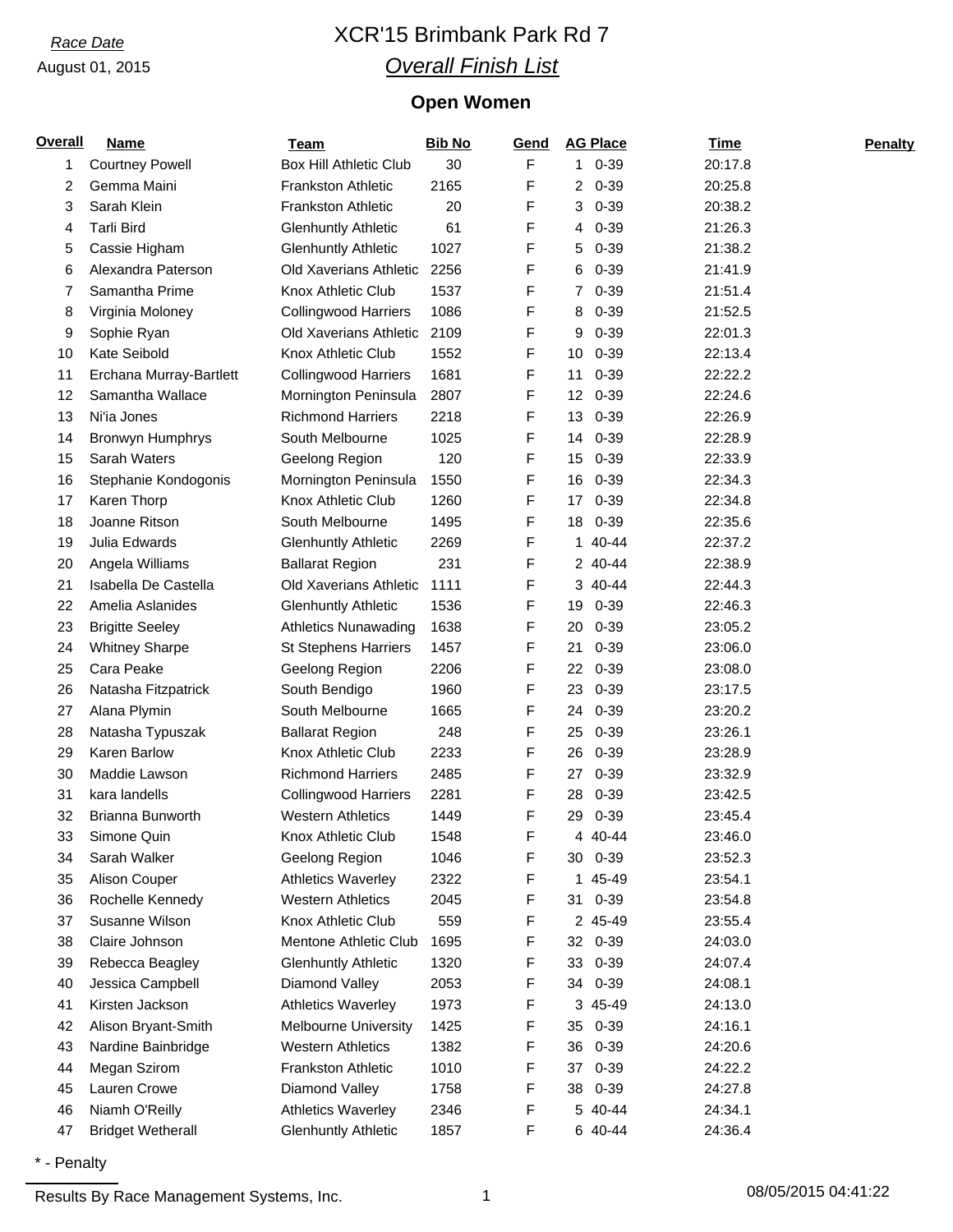# *Race Date* XCR'15 Brimbank Park Rd 7 *Overall Finish List*

## **Open Women**

| <b>Overall</b> | <b>Name</b>              | <b>Team</b>                   | <b>Bib No</b> | Gend | <b>AG Place</b>             | <u>Time</u> | <b>Penalty</b> |
|----------------|--------------------------|-------------------------------|---------------|------|-----------------------------|-------------|----------------|
| 48             | Rebecca Rogers           | Mornington Peninsula          | 1162          | F    | 39 0-39                     | 24:49.6     |                |
| 49             | Genevieve Blanch         | <b>Melbourne University</b>   | 1831          | F    | 40<br>$0 - 39$              | 24:51.5     |                |
| 50             | June Petrie              | <b>Box Hill Athletic Club</b> | 2734          | F    | 50-54<br>1                  | 25:01.2     |                |
| 51             | Sarah Lewis              | South Coast Athletics         | 1544          | F    | $0 - 39$<br>41              | 25:08.8     |                |
| 52             | Anna Kasapis             | <b>APS United</b>             | 2447          | F    | 42 0-39                     | 25:09.7     |                |
| 53             | Stacey Van Dueren        | <b>Coburg Harriers</b>        | 557           | F    | 55-99<br>1                  | 25:11.8     |                |
| 54             | <b>Tarryn Whitmore</b>   | Diamond Valley                | 2162          | F    | 43<br>0-39                  | 25:20.0     |                |
| 55             | Amanda Branson           | Yarra Ranges                  | 1373          | F    | 7 40-44                     | 25:25.7     |                |
| 56             | Maryann Murray           | Diamond Valley                | 1711          | F    | 4 45-49                     | 25:30.0     |                |
| 57             | Isabelle Gerardi         | <b>Athletics Essendon</b>     | 1466          | F    | 44 0-39                     | 25:30.5     |                |
| 58             | Maria Abfalter           | Keilor St Bernards            | 2658          | F    | 5 45-49                     | 25:31.1     |                |
| 59             | Julie Manning            | Old Xaverians Athletic        | 2296          | F    | $0 - 39$<br>45              | 25:31.4     |                |
| 60             | Michelle Hawkes          | <b>Ballarat Region</b>        | 489           | F    | 8<br>40-44                  | 25:32.5     |                |
| 61             | Sally Naylor             | <b>St Stephens Harriers</b>   | 1444          | F    | 46<br>$0 - 39$              | 25:35.3     |                |
| 62             | Ana Carlota Rodriguez    | South Melbourne               | 2635          | F    | 47<br>$0 - 39$              | 25:37.4     |                |
| 63             | Rebecca Webb             | <b>Collingwood Harriers</b>   | 2696          | F    | $0 - 39$<br>48              | 25:38.7     |                |
| 64             | Claire Walpole           | Doncaster Athletic            | 2526          | F    | $0 - 39$<br>49              | 25:40.3     |                |
| 65             | Dolores Quinn            | Williamstown Athletic         | 1946          | F    | $0 - 39$<br>50              | 25:40.6     |                |
| 66             | Renee Owen               | <b>Frankston Athletic</b>     | 2512          | F    | 51<br>$0 - 39$              | 25:41.5     |                |
| 67             | Elizabeth Bell           | Keilor St Bernards            | 2569          | F    | 45-49<br>6                  | 25:43.2     |                |
| 68             | Ella Trimboli            | <b>Melbourne University</b>   | 1167          | F    | 52 <sub>2</sub><br>$0 - 39$ | 25:43.6     |                |
| 69             | <b>Heather Whitaker</b>  | Mentone Athletic Club         | 2194          | F    | $0 - 39$<br>53              | 25:44.6     |                |
| 70             | <b>Kate Downward</b>     | Doncaster Athletic            | 2527          | F    | 54<br>$0 - 39$              | 25:46.4     |                |
| 71             | Anne Buckley             | Victorian Masters             | 2441          | F    | 7 45-49                     | 25:50.3     |                |
| 72             | Laura Campbell           | Diamond Valley                | 2054          | F    | 2 50-54                     | 25:53.0     |                |
| 73             | Peta Alexander           | Diamond Valley                | 1977          | F    | 0-39<br>55                  | 25:59.4     |                |
| 74             | Helen Bryan              | Mentone Athletic Club         | 1886          | F    | 9<br>40-44                  | 26:02.3     |                |
| 75             | Martine Botha            | <b>Melbourne University</b>   | 2288          | F    | $0 - 39$<br>56              | 26:04.9     |                |
| 76             | <b>Tracey Austin</b>     | <b>Malvern Harriers</b>       | 2254          | F    | $0 - 39$<br>57              | 26:05.2     |                |
| 77             | Helena Cairney           | South Melbourne               | 1632          | F    | $0 - 39$<br>58              | 26:09.6     |                |
| 78             | <b>Heather Gaunt</b>     | <b>Collingwood Harriers</b>   | 1032          | F    | 45-49<br>8                  | 26:15.8     |                |
| 79             | Joanne Pratt             | Casey Cardinia                | 2037          | F    | $0 - 39$<br>59              | 26:22.9     |                |
| 80             | Amanda Laven             | Yarra Ranges                  | 2262          | F    | 10 40-44                    | 26:31.2     |                |
| 81             | <b>Emily Robertson</b>   | Knox Athletic Club            | 1563          | F    | 60 0-39                     | 26:35.8     |                |
| 82             | Kuniko Bowden            | Mentone Athletic Club         | 1685          | F    | 9 45-49                     | 26:37.6     |                |
| 83             | <b>Brigitte Sneyders</b> | <b>Western Athletics</b>      | 2186          | F    | 61 0-39                     | 26:39.1     |                |
| 84             | Caroline Beischer        | South Coast Athletics         | 2435          | F    | 10 45-49                    | 26:43.1     |                |
| 85             | Debra Neil               | Mornington Peninsula          | 2806          | F    | 11 40-44                    | 26:47.9     |                |
| 86             | Margaret Fitzgerald      | <b>Old Xaverians Athletic</b> | 1964          | F    | 3 50-54                     | 26:53.2     |                |
| 87             | Kim Wen                  | South Melbourne               | 1716          | F    | 62 0-39                     | 26:54.8     |                |
| 88             | Anna Petrakos            | Mentone Athletic Club         | 2374          | F    | 63<br>$0 - 39$              | 26:55.0     |                |
| 89             | Anne Wallace             | <b>Glenhuntly Athletic</b>    | 1073          | F    | $0 - 39$<br>64              | 26:57.3     |                |
| 90             | Belinda Keogh            | <b>Western Athletics</b>      | 1872          | F    | $0 - 39$<br>65              | 27:09.8     |                |
| 91             | Nicki Macfarlane         | <b>Malvern Harriers</b>       | 2390          | F    | 11 45-49                    | 27:13.4     |                |
| 92             | Sharon Rankin            | <b>Western Athletics</b>      | 1312          | F    | 12 40-44                    | 27:19.1     |                |
| 93             | <b>Emma Armstrong</b>    | Oakleigh Athletic Club        | 3304          | F    | $0 - 39$<br>66              | 27:22.4     |                |
| 94             | Carolyn Tonelli          | Keilor St Bernards            | 1170          | F    | 13 40-44                    | 27:24.9     |                |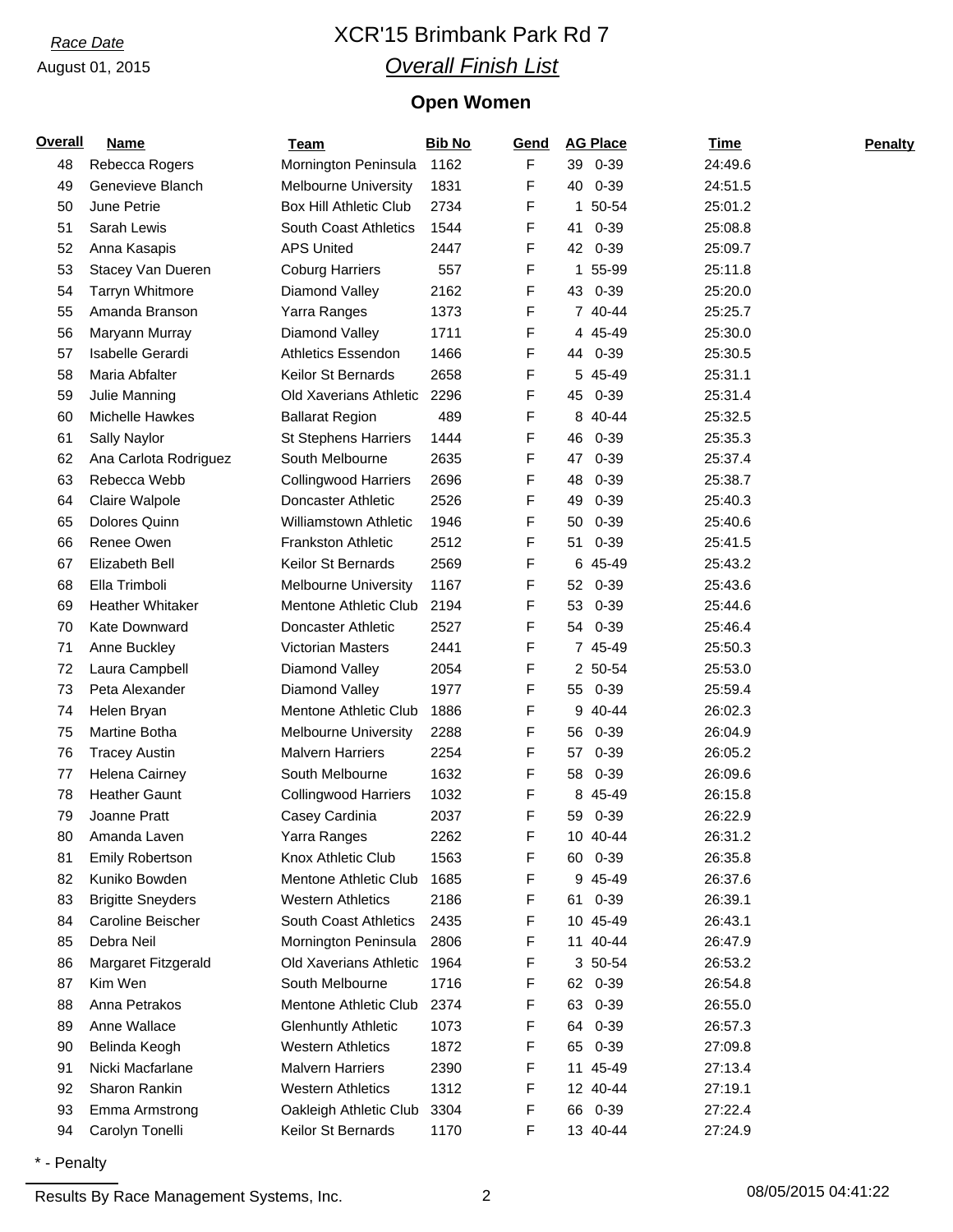# *Race Date* XCR'15 Brimbank Park Rd 7 *Overall Finish List*

## **Open Women**

| <b>Overall</b> | <b>Name</b>               | <b>Team</b>                   | <b>Bib No</b> | Gend | <b>AG Place</b> | <b>Time</b> | <b>Penalty</b> |
|----------------|---------------------------|-------------------------------|---------------|------|-----------------|-------------|----------------|
| 95             | <b>Bianca Share</b>       | Keilor St Bernards            | 1493          | F    | 67 0-39         | 27:26.0     |                |
| 96             | <b>Brooke Gordon</b>      | <b>Glenhuntly Athletic</b>    | 1314          | F    | 0-39<br>68      | 27:28.1     |                |
| 97             | <b>Hilary Meyer</b>       | <b>Traralgon Harriers</b>     | 1555          | F    | $0 - 39$<br>69  | 27:32.3     |                |
| 98             | Stefanie-Marie Modesti    | <b>Coburg Harriers</b>        | 2772          | F    | $0 - 39$<br>70  | 27:34.0     |                |
| 99             | Sabine Miller             | South Melbourne               | 1631          | F    | $0 - 39$<br>71  | 27:35.8     |                |
| 100            | Alison Fidler             | <b>Ballarat Region</b>        | 1891          | F    | 12 45-49        | 27:42.5     |                |
| 101            | Chelsea Morley            | <b>Western Athletics</b>      | 1522          | F    | 72 0-39         | 27:44.8     |                |
| 102            | Anna Ross                 | <b>Glenhuntly Athletic</b>    | 1475          | F    | $0 - 39$<br>73  | 27:46.3     |                |
| 103            | Vanessa Frazer            | Doncaster Athletic            | 2625          | F    | 74 0-39         | 27:47.5     |                |
| 104            | Kim Nanscawen             | <b>Glenhuntly Athletic</b>    | 2902          | F    | 13 45-49        | 27:56.7     |                |
| 105            | <b>Katharine Scarlett</b> | <b>Melbourne University</b>   | 1864          | F    | 75 0-39         | 27:58.5     |                |
| 106            | Pauline Allan             | <b>Richmond Harriers</b>      | 2217          | F    | 4 50-54         | 27:59.9     |                |
| 107            | Marie Parsons             | <b>Melbourne University</b>   | 1163          | F    | 76 0-39         | 28:00.0     |                |
| 108            | Rosa Law                  | South Melbourne               | 2237          | F    | 14 45-49        | 28:06.1     |                |
| 109            | Imigen Langford           | <b>South Coast Athletics</b>  | 1543          | F    | 77 0-39         | 28:08.9     |                |
| 110            | Anna Tinkler              | <b>Richmond Harriers</b>      | 2163          | F    | $0 - 39$<br>78  | 28:12.8     |                |
| 111            | <b>Catherine Matthews</b> | Keilor St Bernards            | 1826          | F    | 15 45-49        | 28:13.6     |                |
| 112            | Alison Chapman            | <b>Collingwood Harriers</b>   | 2851          | F    | 16 45-49        | 28:16.0     |                |
| 113            | Cathryn Hoare             | Geelong Region                | 1723          | F    | 79 0-39         | 28:16.8     |                |
| 114            | Pia Hunter                | <b>Box Hill Athletic Club</b> | 2178          | F    | 17 45-49        | 28:21.1     |                |
| 115            | Claire Beynon             | <b>Melbourne University</b>   | 3267          | F    | $0 - 39$<br>80  | 28:24.2     |                |
| 116            | Kate Jones                | <b>Traralgon Harriers</b>     | 1221          | F    | $0 - 39$<br>81  | 28:24.8     |                |
| 117            | Gabrielle Wilson          | South Melbourne               | 1875          | F    | 82 0-39         | 28:25.8     |                |
| 118            | <b>Helen Rainey</b>       | <b>Glenhuntly Athletic</b>    | 1285          | F    | 14 40-44        | 28:26.0     |                |
| 119            | Jessica Prime             | Casey Cardinia                | 1538          | F    | 83 0-39         | 28:27.3     |                |
| 120            | Ilka Barr                 | <b>Melbourne University</b>   | 3210          | F    | 84 0-39         | 28:30.5     |                |
| 121            | Adrienne Meek             | Old Xaverians Athletic        | 1500          | F    | $0 - 39$<br>85  | 28:32.7     |                |
| 122            | Jacqui Van Veenendaal     | <b>Athletics Nunawading</b>   | 1975          | F    | $0 - 39$<br>86  | 28:34.2     |                |
| 123            | Cassandra Cohen           | <b>Melbourne University</b>   | 1396          | F    | $0 - 39$<br>87  | 28:39.2     |                |
| 124            | Carmel Moorhead           | <b>St Stephens Harriers</b>   | 1388          | F    | $0 - 39$<br>88  | 28:53.8     |                |
| 125            | Rose McVicar              | <b>Williamstown Athletic</b>  | 1944          | F    | 15 40-44        | 28:54.9     |                |
| 126            | Mechelle Lane             | <b>Western Athletics</b>      | 1161          | F    | 5 50-54         | 28:58.2     |                |
| 127            | Barb Eastwood             | Mentone Athletic Club         | 1887          | F    | 18 45-49        | 29:03.9     |                |
| 128            | Annette Pelgrim           | Knox Athletic Club            | 1104          | F    | 2 55-99         | 29:05.0     |                |
| 129            | Janice Marston            | <b>Athletics Waverley</b>     | 1370          | F    | 19 45-49        | 29:06.3     |                |
| 130            | <b>Caroline Scott</b>     | South Melbourne               | 1094          | F    | 0-39<br>89      | 29:08.7     |                |
| 131            | Francesca Cradduck        | South Melbourne               | 1556          | F    | 90 0-39         | 29:09.1     |                |
| 132            | Megan Sloane              | <b>Box Hill Athletic Club</b> | 1219          | F    | 3 55-99         | 29:10.5     |                |
| 133            | Allyson O'Brien           | <b>Melbourne University</b>   | 2684          | F    | 91 0-39         | 29:14.8     |                |
| 134            | Jenny Kisler              | <b>Ballarat Region</b>        | 1636          | F    | 16 40-44        | 29:33.7     |                |
| 135            | Tammy Gonzalez            | Williamstown Athletic         | 1983          | F    | 92 0-39         | 29:37.2     |                |
| 136            | Christine O'Halloran      | <b>Ballarat Region</b>        | 505           | F    | 4 55-99         | 29:45.5     |                |
| 137            | Aimee Lane                | <b>Western Athletics</b>      | 1211          | F    | 93 0-39         | 30:00.5     |                |
| 138            | Allison Lemar             | Diamond Valley                | 2161          | F    | 0-39<br>94      | 30:07.4     |                |
| 139            | <b>Rhiannon Watt</b>      | South Melbourne               | 1015          | F    | 95 0-39         | 30:09.2     |                |
| 140            | Kelly Ulf                 | <b>Box Hill Athletic Club</b> | 1424          | F    | 96 0-39         | 30:12.6     |                |
| 141            | Diana Macdonald           | <b>Western Athletics</b>      | 2600          | F    | 17 40-44        | 30:20.0     |                |
|                |                           |                               |               |      |                 |             |                |

\* - Penalty

Results By Race Management Systems, Inc. 23 3 2015 18/05/2015 04:41:23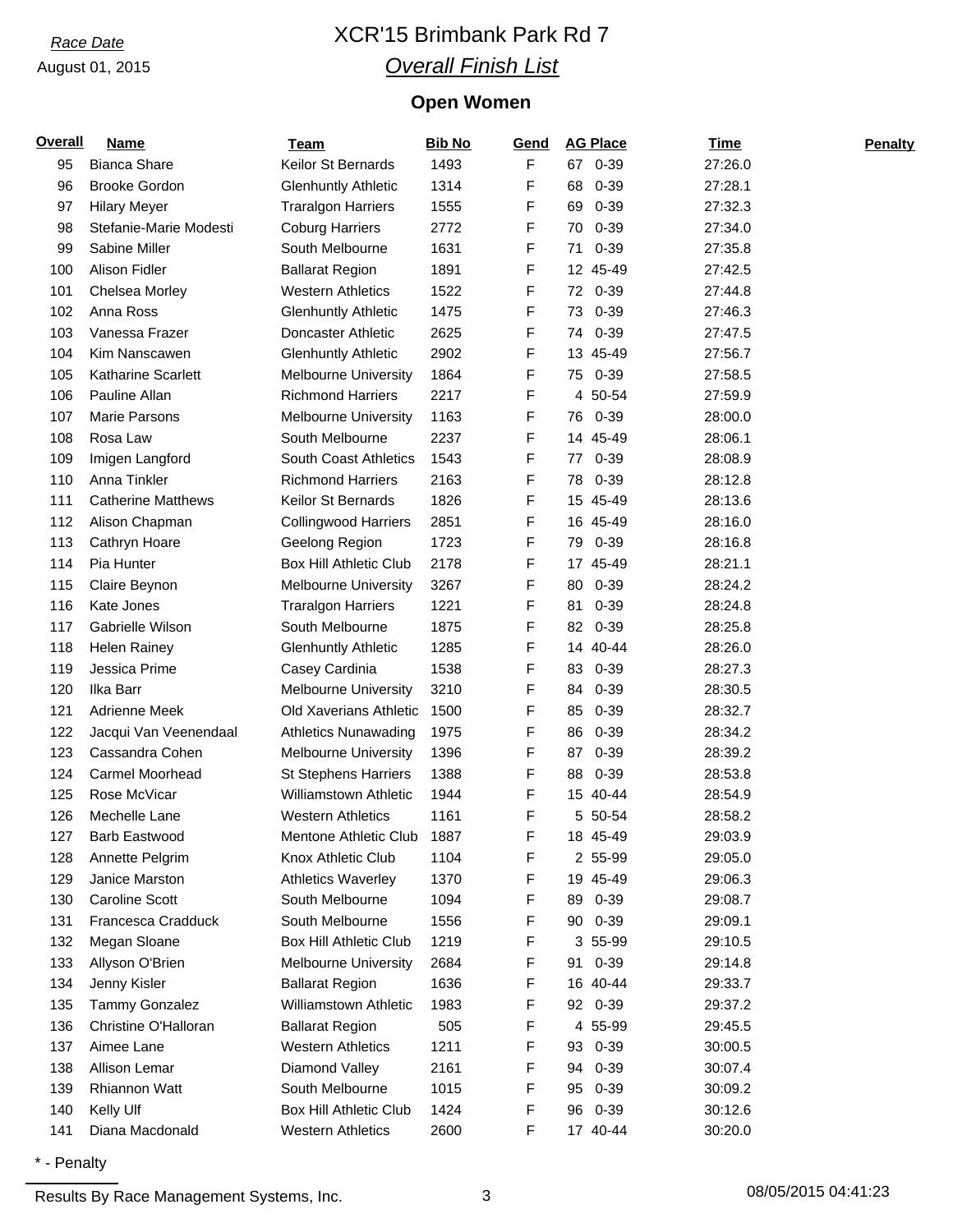# *Race Date* XCR'15 Brimbank Park Rd 7 *Overall Finish List*

## **Open Women**

| <u>Overall</u> | <b>Name</b>            | <u>Team</u>                   | <b>Bib No</b> | <u>Gend</u> |     | <b>AG Place</b> | <u>Time</u> | Penalty |
|----------------|------------------------|-------------------------------|---------------|-------------|-----|-----------------|-------------|---------|
| 142            | Sue McCall             | Yarra Ranges                  | 2172          | F           |     | 20 45-49        | 30:32.3     |         |
| 143            | Lesley Taeuber         | <b>Glenhuntly Athletic</b>    | 2221          | F           |     | 21 45-49        | 30:33.5     |         |
| 144            | Lisa Deramond          | <b>Glenhuntly Athletic</b>    | 2098          | F           |     | 6 50-54         | 30:36.0     |         |
| 145            | <b>Rhiannon Riches</b> | Collingwood Harriers          | 2555          | F           |     | 97 0-39         | 30:45.3     |         |
| 146            | Caitlin Harrison       | <b>Box Hill Athletic Club</b> | 2143          | F           | 98  | $0 - 39$        | 30:48.5     |         |
| 147            | Michelle Sawyer        | <b>Traralgon Harriers</b>     | 1879          | F           | 99  | $0 - 39$        | 30:49.5     |         |
| 148            | Kim White              | <b>Collingwood Harriers</b>   | 2409          | F           |     | 22 45-49        | 31:23.5     |         |
| 149            | <b>Kim Fernandes</b>   | Mentone Athletic Club         | 1888          | F           |     | 18 40-44        | 31:31.5     |         |
| 150            | Pauline Wilkinson      | South Coast Athletics         | 2798          | F           |     | 23 45-49        | 31:42.7     |         |
| 151            | Caroline Howard        | <b>Malvern Harriers</b>       | 1844          | F           |     | 7 50-54         | 31:48.1     |         |
| 152            | Emma Wilton            | Yarra Ranges                  | 2336          | F           |     | 19 40-44        | 31:57.3     |         |
| 153            | Sarah Papadopoulos     | Diamond Valley                | 2052          | F           |     | 100 0-39        | 32:04.5     |         |
| 154            | Emma Plumb             | <b>South Coast Athletics</b>  | 2776          | F           |     | 101 0-39        | 32:08.2     |         |
| 155            | Karen Quinn            | Diamond Valley                | 1393          | F           |     | 8 50-54         | 32:13.4     |         |
| 156            | <b>Emily Stokes</b>    | <b>Athletics Waverley</b>     | 1705          | F           |     | 102 0-39        | 32:20.8     |         |
| 157            | Nicole Smith           | <b>Box Hill Athletic Club</b> | 2783          | F           |     | 24 45-49        | 32:26.0     |         |
| 158            | Janice Hodgart         | <b>Western Athletics</b>      | 1132          | F           |     | 9 50-54         | 32:28.9     |         |
| 159            | Li Richardson          | <b>Keilor St Bernards</b>     | 2591          | F           |     | 25 45-49        | 32:33.6     |         |
| 160            | Vana Evans             | <b>Western Athletics</b>      | 2827          | F           |     | 20 40-44        | 32:35.0     |         |
| 161            | Melissa Hardiman       | Athletics Essendon            | 1927          | F           |     | 103 0-39        | 32:55.6     |         |
| 162            | <b>Bethany Hosking</b> | <b>Melbourne University</b>   | 2728          | F           |     | 104 0-39        | 33:07.8     |         |
| 163            | Tracy McGoughan        | Keilor St Bernards            | 2142          | F           |     | 26 45-49        | 33:07.9     |         |
| 164            | Anna Orr               | Traralgon Harriers            | 1245          | F           |     | 105 0-39        | 33:47.1     |         |
| 165            | Rachel McMinimee       | <b>Western Athletics</b>      | 1438          | F           |     | 106 0-39        | 33:53.0     |         |
| 166            | Jay Wright             | <b>Malvern Harriers</b>       | 1744          | F           |     | 5 55-99         | 34:30.8     |         |
| 167            | Juliana Smith          | Invitational                  | 8500          | F           |     | 27 45-49        | 34:43.5     |         |
| 168            | <b>Clare Holst</b>     | <b>Athletics Waverley</b>     | 1139          | F           |     | 107 0-39        | 34:50.7     |         |
| 169            | Jeanne Bryan           | <b>Victorian Masters</b>      | 1184          | F           |     | 6 55-99         | 34:52.9     |         |
| 170            | <b>Tina Couper</b>     | Mentone Athletic Club         | 1691          | F           |     | 28 45-49        | 34:56.6     |         |
| 171            | ruth bloom             | Diamond Valley                | 2867          | F           |     | 21 40-44        | 35:16.4     |         |
| 172            | Kara Langelaan         | Casey Cardinia                | 2228          | F           |     | 108 0-39        | 35:31.6     |         |
| 173            | Linda Loughton         | South Melbourne               | 2996          | F           |     | 109 0-39        | 36:38.6     |         |
| 174            | Regina Magierowski     | <b>Coburg Harriers</b>        | 2114          | F           |     | 22 40-44        | 36:41.2     |         |
| 175            | Linda Black            | <b>Victorian Masters</b>      | 1741          | F           |     | 10 50-54        | 39:11.8     |         |
| 176            | Brenda Cashin          | <b>Western Athletics</b>      | 1063          | F           |     | 11 50-54        | 39:50.9     |         |
| 177            | Simone Albiston        | <b>Athletics Waverley</b>     | 1877          | F           |     | 29 45-49        | 41:34.8     |         |
| 178            | Jessica Newton         | <b>Collingwood Harriers</b>   | 2574          | F           | 110 | $0 - 39$        | 41:50.6     |         |
| 179            | Clare Walsh            | <b>Melbourne University</b>   | 3284          | F           | 111 | $0 - 39$        | 42:08.9     |         |

Results By Race Management Systems, Inc. 4 08/05/2015 04:41:24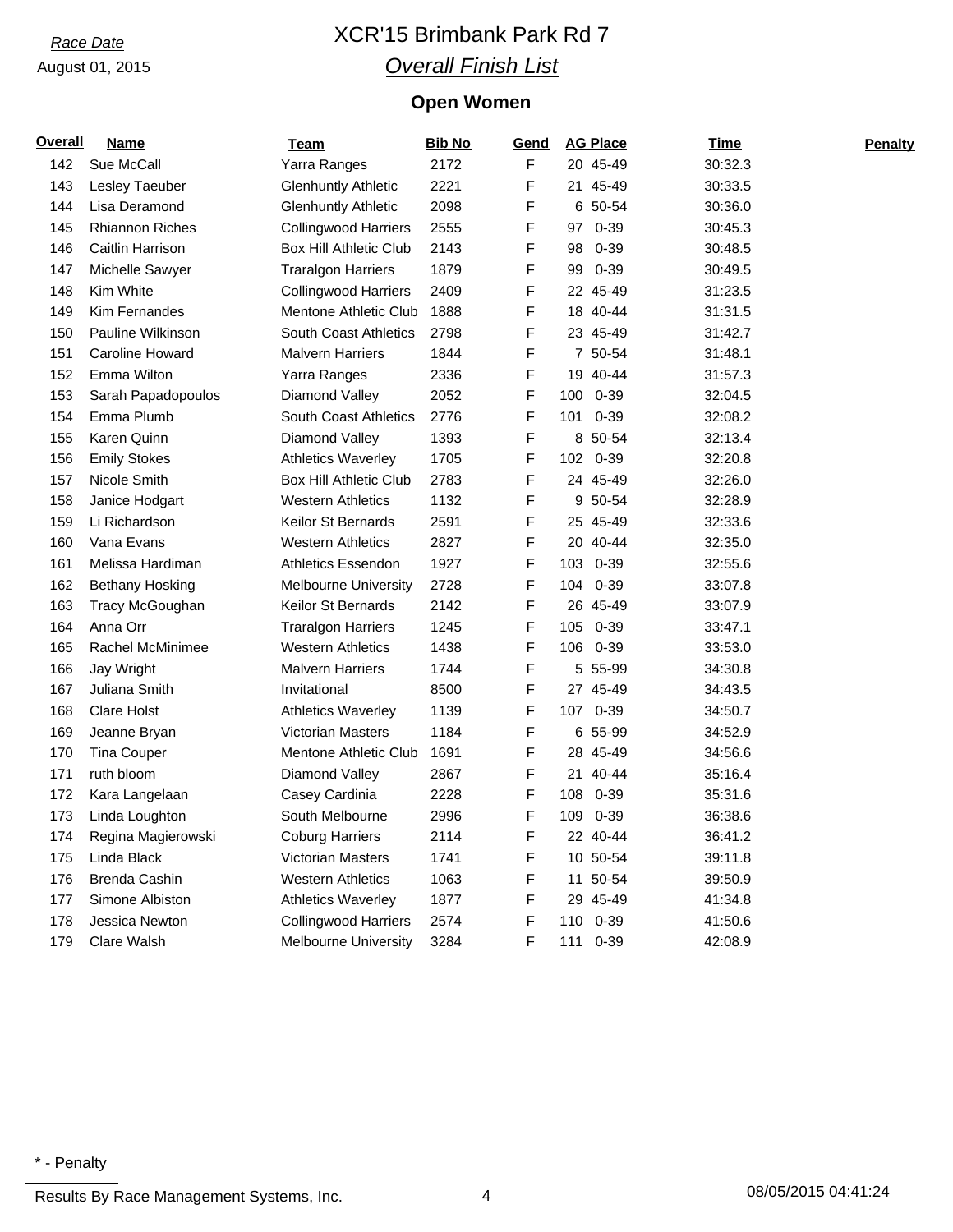# *Race Date* XCR'15 Brimbank Park Rd 7 *Overall Finish List*

## **U20 Boys**

| Overall        | <b>Name</b>               | Team                          | <b>Bib No</b> | Gend |              | <b>AG Place</b> | <b>Time</b> |
|----------------|---------------------------|-------------------------------|---------------|------|--------------|-----------------|-------------|
| 1              | Ryan Patterson            | Knox Athletic Club            | 98            | М    | $\mathbf{1}$ | $1 - 99$        | 18:45.9     |
| 2              | Daniel Young              | Old Xaverians Athletic        | 2993          | M    | 2            | $1 - 99$        | 18:49.1     |
| 3              | Ben Kelly                 | <b>Glenhuntly Athletic</b>    | 102           | м    | 3            | $1 - 99$        | 19:00.6     |
| $\overline{4}$ | Michael Kernahan          | Mentone Athletic Club         | 1889          | М    | 4            | $1 - 99$        | 19:10.6     |
| 5              | Isaac Hockey              | Geelong Region                | 407           | м    | 5            | $1 - 99$        | 19:29.4     |
| 6              | Liam Cashin               | <b>Western Athletics</b>      | 1058          | м    | 6            | $1 - 99$        | 19:31.3     |
| 7              | <b>Daniel Dunstone</b>    | <b>Western Athletics</b>      | 128           | м    | 7            | $1 - 99$        | 19:46.6     |
| 8              | Dean Neofitou             | Diamond Valley                | 2474          | М    | 8            | $1 - 99$        | 19:55.2     |
| 9              | David Friend              | Knox Athletic Club            | 1954          | М    | 9            | $1 - 99$        | 19:59.2     |
| 10             | Tim Logan                 | Diamond Valley                | 1860          | м    | 10           | $1 - 99$        | 19:59.3     |
| 11             | Noah Deubel               | Knox Athletic Club            | 1420          | М    | 11           | $1 - 99$        | 20:06.9     |
| 12             | <b>Frederick Smithers</b> | <b>Melbourne University</b>   | 2464          | M    | 12           | $1 - 99$        | 20:26.6     |
| 13             | Lochlan Lyness            | <b>Western Athletics</b>      | 1119          | M    | 13           | $1 - 99$        | 20:31.6     |
| 14             | James Wrout               | <b>Athletics Essendon</b>     | 2134          | м    | 14           | $1 - 99$        | 20:38.4     |
| 15             | <b>Matthew Newton</b>     | <b>Collingwood Harriers</b>   | 2497          | М    | 15           | $1 - 99$        | 20:47.0     |
| 16             | Jack Bullock              | <b>Glenhuntly Athletic</b>    | 1271          | М    | 16           | $1 - 99$        | 20:58.4     |
| 17             | Alan Vernal               | <b>Athletics Nunawading</b>   | 1611          | М    | 17           | $1 - 99$        | 21:00.2     |
| 18             | Indiana Cooper            | <b>Western Athletics</b>      | 2766          | M    | 18           | $1 - 99$        | 21:22.7     |
| 19             | Declan Murphy             | <b>Glenhuntly Athletic</b>    | 2027          | M    | 19           | $1 - 99$        | 21:34.4     |
| 20             | Carlos Norman             | <b>Box Hill Athletic Club</b> | 1441          | м    | 20           | $1 - 99$        | 22:25.6     |
| 21             | Nick Sheridan             | Knox Athletic Club            | 1839          | м    | 21           | $1 - 99$        | 22:37.5     |
| 22             | Jack Birmingham           | <b>Ballarat Region</b>        | 2260          | М    | 22           | $1 - 99$        | 22:43.3     |
| 23             | Jordan Minter             | <b>Collingwood Harriers</b>   | 2028          | м    | 23           | $1 - 99$        | 22:51.4     |
| 24             | Luke Kidgell              | Diamond Valley                | 2473          | М    | 24           | $1 - 99$        | 23:02.0     |
| 25             | Nick Parkinson            | <b>Melbourne University</b>   | 2666          | м    | 25           | $1 - 99$        | 23:40.9     |
| 26             | <b>Ben Burgess</b>        | <b>Melbourne University</b>   | 3133          | М    | 26           | $1 - 99$        | 23:47.6     |
| 27             | Jacob Barnes              | <b>Collingwood Harriers</b>   | 2412          | м    | 27           | $1 - 99$        | 27:50.8     |
| 28             | <b>Stuart Mccoy</b>       | <b>Ballarat Region</b>        | 1671          | M    | 28           | $1 - 99$        | 27:56.9     |

Results By Race Management Systems, Inc. 2 2 2 2 08/03/2015 02:12:03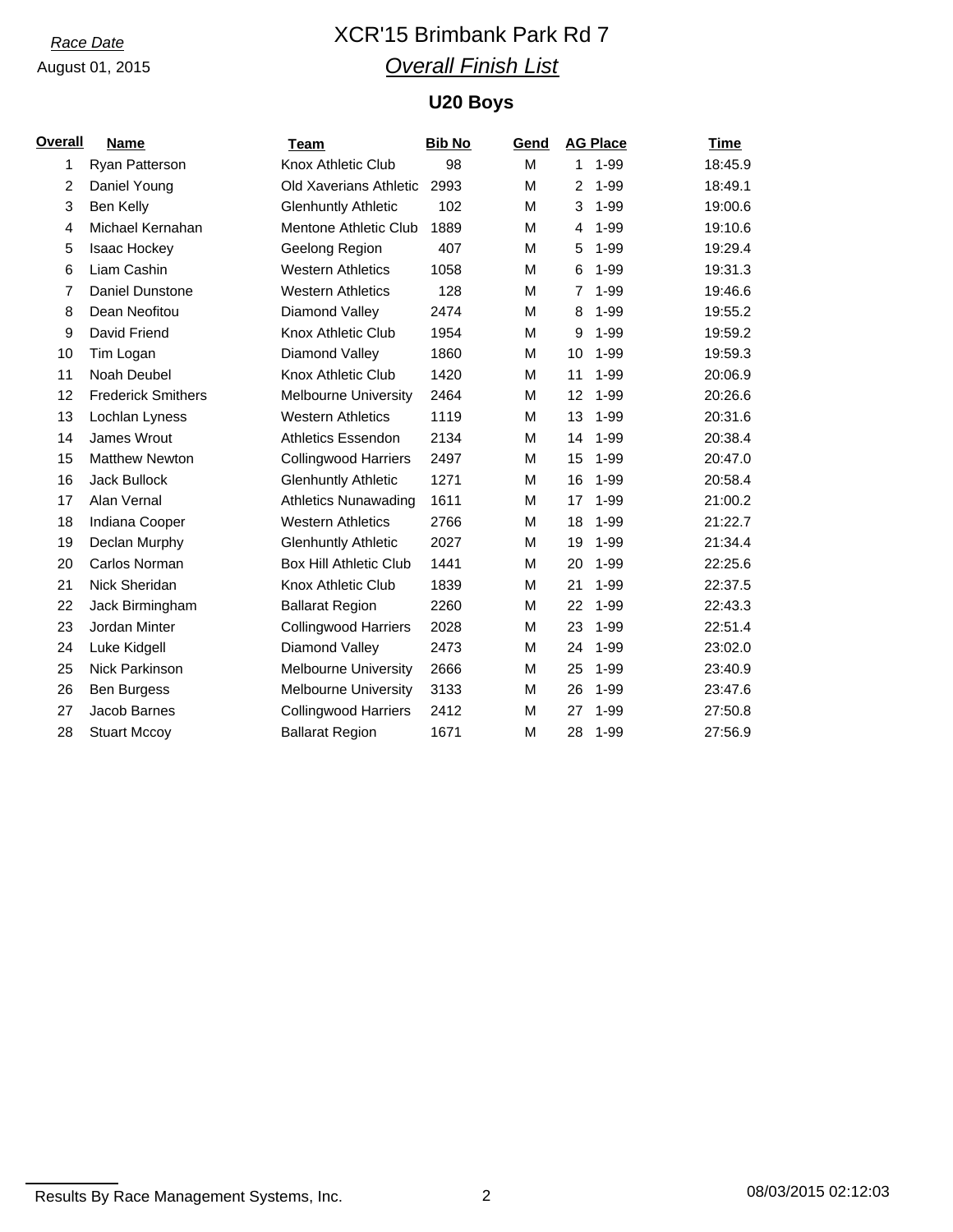# *Race Date* XCR'15 Brimbank Park Rd 7 *Overall Finish List*

## **U18 Boys**

| <u>Overall</u> | <b>Name</b>                    | <b>Team</b>                   | <b>Bib No</b> | Gend | <b>AG Place</b>            | <b>Time</b> |
|----------------|--------------------------------|-------------------------------|---------------|------|----------------------------|-------------|
| $\mathbf{1}$   | Luke Burns                     | <b>Frankston Athletic</b>     | 2579          | M    | $1 - 99$<br>1              | 25:45.7     |
| $\overline{2}$ | William Ockenden               | <b>Glenhuntly Athletic</b>    | 1487          | M    | $\overline{2}$<br>$1 - 99$ | 25:48.2     |
| 3              | <b>Ryhan Thomas</b>            | Williamstown Athletic         | 200           | M    | 3<br>$1 - 99$              | 26:02.3     |
| 4              | Jaryd Clifford                 | Diamond Valley                | 189           | М    | $1 - 99$<br>4              | 26:12.9     |
| 5              | Cody Shanahan                  | <b>Western Athletics</b>      | 1402          | M    | $1 - 99$<br>5              | 26:15.0     |
| 6              | Samuel Toll                    | <b>Glenhuntly Athletic</b>    | 1280          | М    | $1 - 99$<br>6              | 26:33.7     |
| 7              | Cassidy Shaw                   | Geelong Region                | 1491          | М    | $\overline{7}$<br>$1 - 99$ | 26:53.8     |
| 8              | Damian Hughes                  | Keilor St Bernards            | 1514          | M    | 8<br>$1 - 99$              | 27:09.4     |
| 9              | Dale Carroll                   | <b>Collingwood Harriers</b>   | 1066          | М    | 9<br>$1 - 99$              | 27:15.9     |
| 10             | Jacques Verstraten             | Geelong Region                | 2196          | M    | $1 - 99$<br>10             | 27:25.9     |
| 11             | <b>Jarrod Woods</b>            | Diamond Valley                | 135           | М    | $1 - 99$<br>11             | 27:36.0     |
| 12             | <b>Patrick Matthews</b>        | Keilor St Bernards            | 1827          | м    | 12<br>$1 - 99$             | 27:41.0     |
| 13             | Lachlan Herd                   | Casey Cardinia                | 2705          | M    | 13<br>$1 - 99$             | 28:10.9     |
| 14             | Muse Tesema                    | Athletics Essendon            | 1083          | M    | $1 - 99$<br>14             | 28:12.7     |
| 15             | Hayelom Dawit                  | <b>Athletics Essendon</b>     | 2022          | M    | 15<br>$1 - 99$             | 28:17.4     |
| 16             | Jeremy Fraser                  | Mornington Peninsula          | 1333          | M    | $1 - 99$<br>16             | 28:23.7     |
| 17             | Thomas Rebesco                 | <b>Western Athletics</b>      | 1136          | М    | 17<br>$1 - 99$             | 28:30.4     |
| 18             | Zach Mottram                   | <b>Athletics Essendon</b>     | 1583          | М    | $1 - 99$<br>18             | 28:34.2     |
| 19             | <b>Mason Scott</b>             | Athletics Essendon            | 1081          | м    | 19<br>$1 - 99$             | 28:40.6     |
| 20             | Tom Hall                       | <b>Collingwood Harriers</b>   | 1507          | M    | $1 - 99$<br>20             | 28:43.8     |
| 21             | Callen Goldsmith               | Mornington Peninsula          | 1765          | M    | $1 - 99$<br>21             | 28:51.2     |
| 22             | Joel Duffy                     | <b>Ballarat Region</b>        | 1199          | M    | $1 - 99$<br>22             | 29:15.8     |
| 23             | Jai Keighery                   | Keilor St Bernards            | 2796          | M    | 23<br>$1 - 99$             | 29:26.0     |
| 24             | Lucas Pamminger                | <b>Box Hill Athletic Club</b> | 1039          | M    | $1 - 99$<br>24             | 29:41.9     |
| 25             | Lachlan Scully                 | Yarra Ranges                  | 2277          | М    | $1 - 99$<br>25             | 29:51.1     |
| 26             | <b>Ben White</b>               | <b>Collingwood Harriers</b>   | 2408          | M    | 26<br>$1 - 99$             | 30:09.5     |
| 27             | Matthew Schaumberg             | <b>Western Athletics</b>      | 1523          | M    | $1 - 99$<br>27             | 30:30.2     |
| 28             | Kaleb Laker                    | Keilor St Bernards            | 1394          | M    | 28<br>$1 - 99$             | 30:49.8     |
| 29             | Josh Logan                     | Diamond Valley                | 1859          | M    | 29<br>$1 - 99$             | 31:09.8     |
| 30             | Kirk Shanahan                  | <b>Western Athletics</b>      | 1403          | М    | $1 - 99$<br>30             | 31:58.5     |
| 31             | <b>Patrick Bradfield Smith</b> | <b>Western Athletics</b>      | 2984          | м    | 31<br>$1 - 99$             | 32:06.7     |
| 32             | <b>Ayrton Redmore</b>          | <b>Western Athletics</b>      | 1751          | М    | $1 - 99$<br>32             | 33:37.0     |
| 33             | Jake Champion                  | Diamond Valley                | 1418          | M    | 33<br>$1 - 99$             | 35:16.5     |
| 34             | Nicholas Spiteri               | <b>Athletics Waverley</b>     | 1482          | M    | $1 - 99$<br>34             | 41:59.4     |

Results By Race Management Systems, Inc. 1 08/02/2015 10:14:06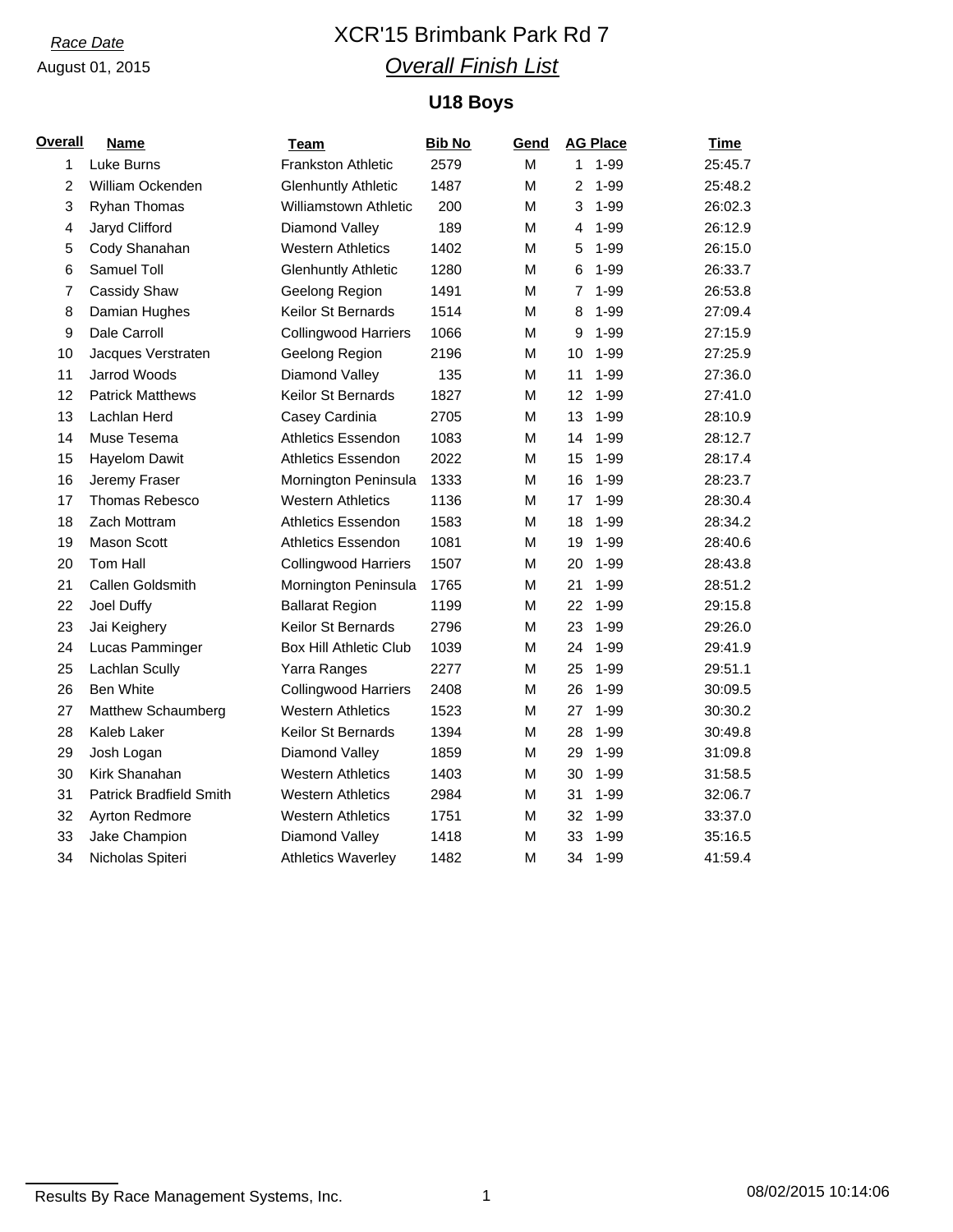# *Race Date* XCR'15 Brimbank Park Rd 7 *Overall Finish List*

## **U16 Boys**

| <b>Overall</b> | <b>Name</b>            | Team                         | <b>Bib No</b> | Gend |                | <b>AG Place</b> | <b>Time</b> |
|----------------|------------------------|------------------------------|---------------|------|----------------|-----------------|-------------|
| 1              | Andrew Amor            | <b>Athletics Essendon</b>    | 2578          | M    | 1              | $1 - 99$        | 20:02.0     |
| $\overline{2}$ | Nicholas Fidler        | <b>Ballarat Region</b>       | 457           | M    | 2              | $1 - 99$        | 20:09.6     |
| 3              | James Laven            | Yarra Ranges                 | 187           | м    | 3              | $1 - 99$        | 20:44.0     |
| 4              | Sam Williams           | <b>Ballarat Region</b>       | 459           | м    | 4              | $1 - 99$        | 21:02.1     |
| 5              | James Burren           | Knox Athletic Club           | 2234          | М    | 5              | $1 - 99$        | 21:56.3     |
| 6              | <b>Riley Evans</b>     | <b>Traralgon Harriers</b>    | 2343          | м    | 6              | $1 - 99$        | 21:57.6     |
| 7              | <b>Bailey Sharp</b>    | <b>Western Athletics</b>     | 1366          | М    | $\overline{7}$ | $1 - 99$        | 22:02.6     |
| 8              | <b>Brent Camilleri</b> | Diamond Valley               | 1663          | м    | 8              | $1 - 99$        | 22:08.7     |
| 9              | Ethan Anthony          | Mornington Peninsula         | 1234          | М    | 9              | $1 - 99$        | 22:13.5     |
| 10             | <b>Mitchell Waring</b> | South Melbourne              | 2892          | М    | 10             | $1 - 99$        | 22:14.3     |
| 11             | Caleb Hough            | <b>Keilor St Bernards</b>    | 2599          | М    | 11             | $1 - 99$        | 22:18.2     |
| 12             | Benjamin Beischer      | <b>South Coast Athletics</b> | 2434          | M    | 12             | $1 - 99$        | 22:18.3     |
| 13             | Carlo Alderuccio       | <b>Keilor St Bernards</b>    | 2223          | M    | 13             | $1 - 99$        | 22:37.5     |
| 14             | <b>Tynan Mims</b>      | Yarra Ranges                 | 1476          | м    | 14             | $1 - 99$        | 22:52.3     |
| 15             | Jackson Glover         | <b>Western Athletics</b>     | 1518          | м    | 15             | $1 - 99$        | 22:54.2     |
| 16             | Oliver Loughnan        | Geelong Region               | 1331          | м    | 16             | $1 - 99$        | 22:55.1     |
| 17             | <b>Beau Sciberras</b>  | <b>Glenhuntly Athletic</b>   | 1231          | м    | 17             | $1 - 99$        | 23:43.9     |
| 18             | Jacob Bell             | <b>Keilor St Bernards</b>    | 2570          | М    | 18             | $1 - 99$        | 23:47.4     |
| 19             | Aaron Foss             | <b>Frankston Athletic</b>    | 3245          | м    | 19             | $1 - 99$        | 24:03.1     |
| 20             | Benjamin McKenzie      | Diamond Valley               | 1800          | М    | 20             | 1-99            | 24:06.2     |
| 21             | Joshua Hawkes          | <b>Ballarat Region</b>       | 1237          | м    | 21             | $1 - 99$        | 24:46.3     |
| 22             | Tom Ryan               | Casey Cardinia               | 1041          | M    | 22             | $1 - 99$        | 25:34.5     |
| 23             | Izaak Long             | <b>Keilor St Bernards</b>    | 1488          | м    | 23             | $1 - 99$        | 26:04.0     |
| 24             | Daniel Spiteri         | <b>Athletics Waverley</b>    | 1480          | М    | 24             | $1 - 99$        | 26:13.5     |
| 25             | Benjamin Egan          | Diamond Valley               | 1804          | М    | 25             | 1-99            | 26:20.0     |
| 26             | <b>Tobias Evans</b>    | <b>Western Athletics</b>     | 2826          | М    | 26             | $1 - 99$        | 27:20.9     |
| 27             | Dominic Sykes          | <b>Keilor St Bernards</b>    | 1347          | м    | 27             | $1 - 99$        | 27:24.6     |
| 28             | Jack Sayer             | <b>Collingwood Harriers</b>  | 2189          | M    | 28             | $1 - 99$        | 29:05.1     |

Results By Race Management Systems, Inc. 1 08/03/2015 02:12:03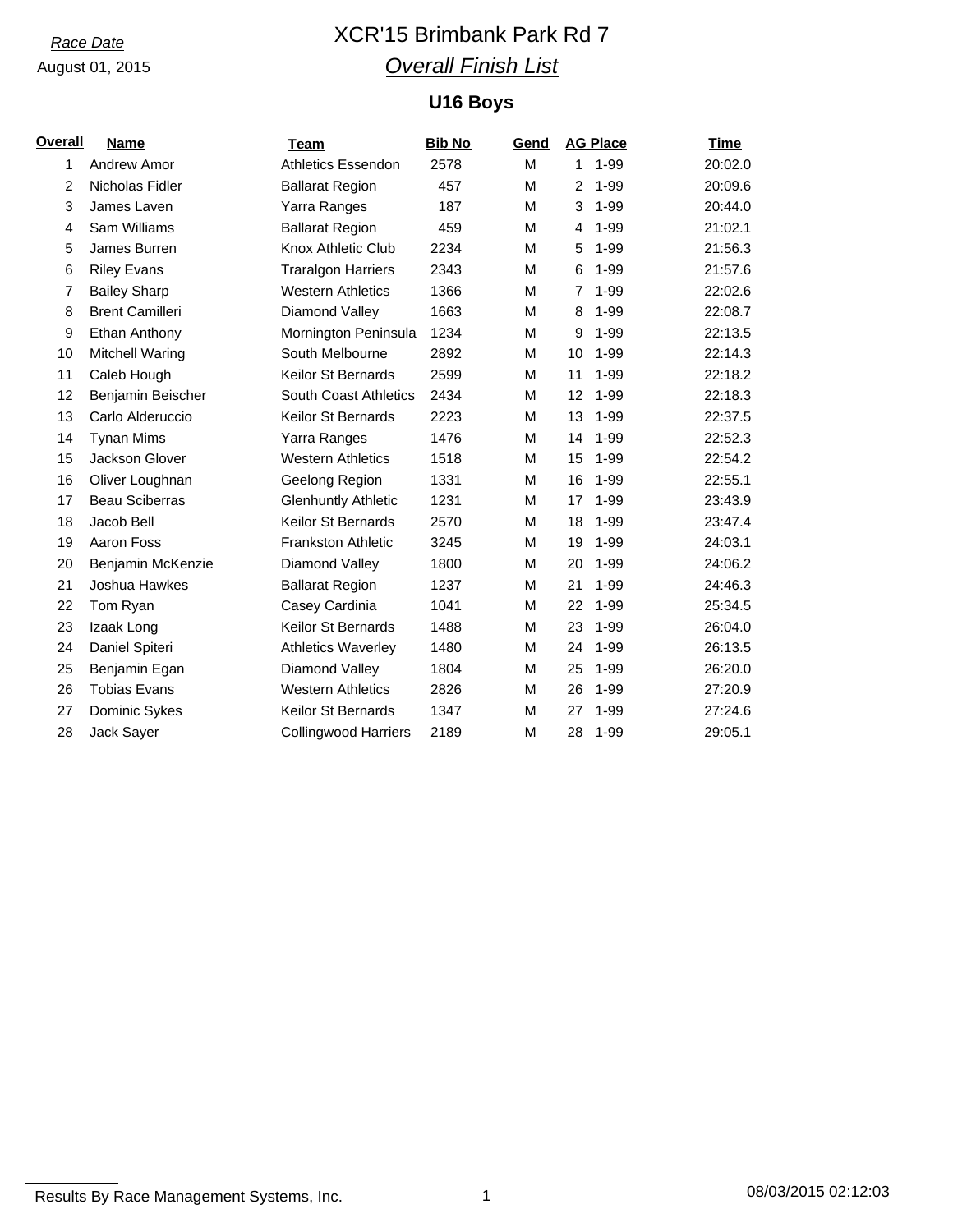# *Race Date* XCR'15 Brimbank Park Rd 7 *Overall Finish List*

## **U14 Boys**

| <b>Overall</b> | <b>Name</b>              | Team                          | <b>Bib No</b> | Gend |                | <b>AG Place</b> | Time    |
|----------------|--------------------------|-------------------------------|---------------|------|----------------|-----------------|---------|
| 1              | <b>Brandon Muscat</b>    | <b>Western Athletics</b>      | 1400          | M    | 1              | $1 - 99$        | 13:36.7 |
| $\overline{2}$ | <b>Matthew Catterson</b> | <b>Ballarat Region</b>        | 2912          | М    | 2              | $1 - 99$        | 13:44.8 |
| 3              | Liam Kolar               | Diamond Valley                | 1670          | м    | 3              | $1 - 99$        | 14:03.6 |
| 4              | <b>Hugh Delaney</b>      | Diamond Valley                | 2401          | м    | 4              | $1 - 99$        | 14:05.2 |
| 5              | <b>Oliver Wiltshire</b>  | Geelong Region                | 1156          | м    | 5              | $1 - 99$        | 14:12.9 |
| 6              | Harrison Van Duuren      | Yarra Ranges                  | 1565          | М    | 6              | $1 - 99$        | 14:22.0 |
| 7              | Ethan McMinimee          | <b>Western Athletics</b>      | 1767          | М    | $\overline{7}$ | $1 - 99$        | 14:32.3 |
| 8              | Ramen Nayar              | South Melbourne               | 1379          | м    | 8              | $1 - 99$        | 14:34.9 |
| 9              | Caden Murray             | Diamond Valley                | 1709          | М    | 9              | $1 - 99$        | 14:54.2 |
| 10             | Murray Lovass            | <b>Box Hill Athletic Club</b> | 1472          | м    | 10             | $1 - 99$        | 15:02.6 |
| 11             | Tom Hockley Samon        | Geelong Region                | 478           | м    | 11             | $1 - 99$        | 15:04.7 |
| 12             | <b>Charlie Close</b>     | <b>Williamstown Athletic</b>  | 1936          | М    | 12             | $1 - 99$        | 15:06.8 |
| 13             | <b>Ben Wells</b>         | <b>Frankston Athletic</b>     | 2824          | М    | 13             | $1 - 99$        | 15:42.8 |
| 14             | Benjamin Zarb            | <b>Keilor St Bernards</b>     | 1515          | М    | 14             | $1 - 99$        | 16:03.1 |
| 15             | Jarryd Cripps            | Diamond Valley                | 1651          | М    | 15             | $1 - 99$        | 16:10.6 |
| 16             | Ryan Thrall              | Yarra Ranges                  | 2174          | м    | 16             | $1 - 99$        | 16:14.8 |
| 17             | <b>Thomas Glover</b>     | <b>Western Athletics</b>      | 1521          | м    | 17             | $1 - 99$        | 16:55.5 |
| 18             | Liam Russell             | Yarra Ranges                  | 2249          | М    | 18             | $1 - 99$        | 17:26.0 |
| 19             | Jayden Clarke            | Yarra Ranges                  | 2394          | М    | 19             | $1 - 99$        | 17:38.9 |
| 20             | Lachlan Sayer            | <b>Collingwood Harriers</b>   | 2191          | М    | 20             | $1 - 99$        | 17:47.1 |
| 21             | Alex Tonelli             | <b>Keilor St Bernards</b>     | 1168          | М    | 21             | $1 - 99$        | 18:10.8 |
| 22             | William Kennedy          | <b>Keilor St Bernards</b>     | 2702          | м    | 22             | $1 - 99$        | 18:15.9 |
| 23             | Camden Hewitson          | Yarra Ranges                  | 1635          | М    | 23             | $1 - 99$        | 18:33.0 |
| 24             | <b>Thomas Kennedy</b>    | Keilor St Bernards            | 2701          | М    |                | 24 1-99         | 19:28.3 |

Results By Race Management Systems, Inc. 1 08/03/2015 12:27:59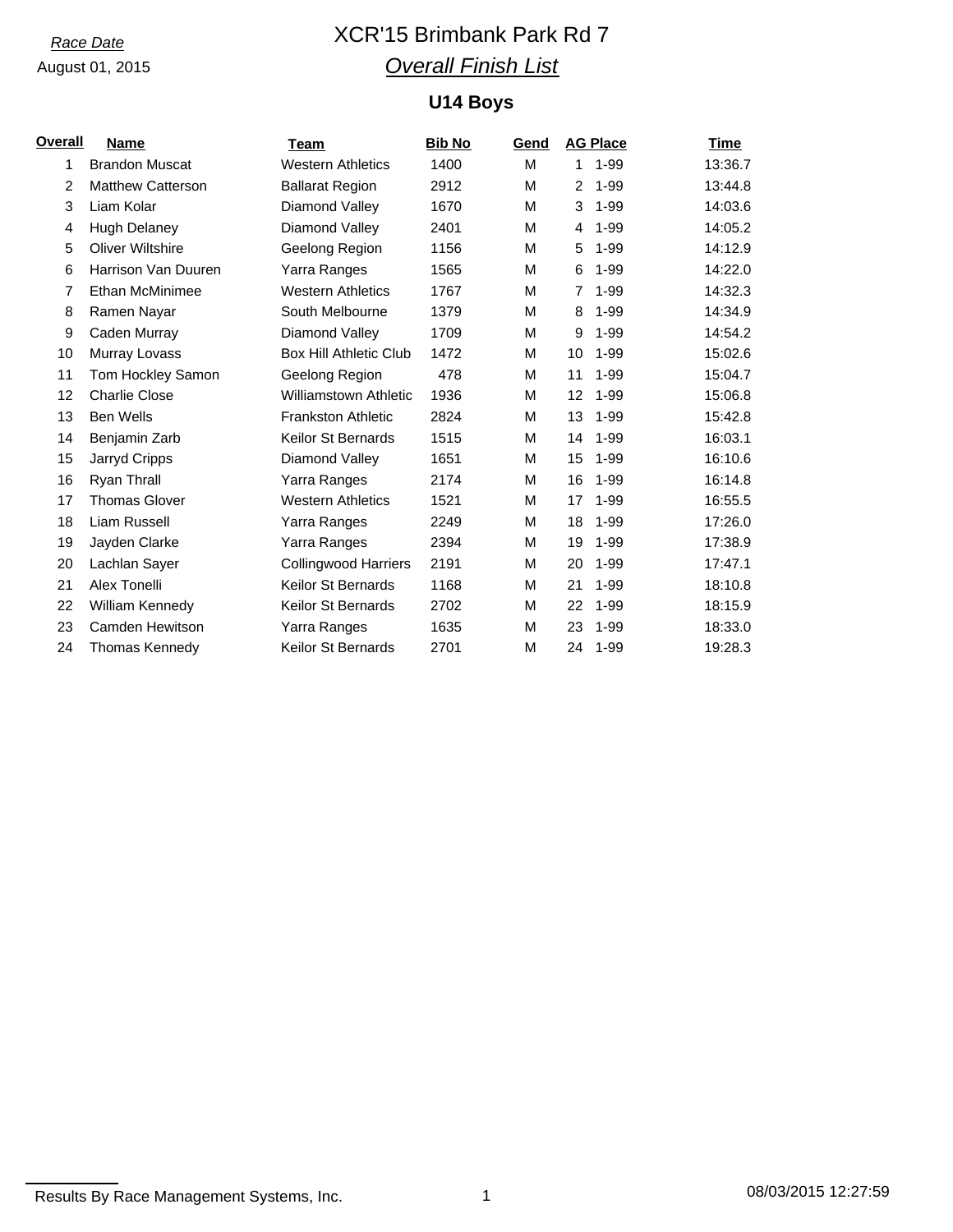# *Race Date* XCR'15 Brimbank Park Rd 7 *Overall Finish List*

## **U20 Girls**

| <b>Name</b>            | Team                       | <b>Bib No</b> | Gend |                      |          | Time                            |
|------------------------|----------------------------|---------------|------|----------------------|----------|---------------------------------|
| Claudia Verstraten     | Geelong Region             | 403           | F    | 1.                   | $1 - 99$ | 14:01.1                         |
| Henrietta Lawrence     | <b>Frankston Athletic</b>  | 2670          | F    | $\mathbf{2}^{\circ}$ | $1 - 99$ | 14:08.2                         |
| Emilie Guy             | Athletics Essendon         | 108           | F    | 3                    | $1 - 99$ | 14:08.2                         |
| Olivia Gallagher       | Athletics Essendon         | 1817          | F    | 4                    | $1 - 99$ | 14:22.5                         |
| Paris Powell           | Box Hill Athletic Club     | 2095          | F    | 5                    | $1 - 99$ | 14:47.5                         |
| Claire Hodgart         | <b>Western Athletics</b>   | 1131          | F    | 6                    | $1 - 99$ | 15:15.6                         |
| Dana Dekkers           | <b>Glenhuntly Athletic</b> | 1051          | F    | $\overline{7}$       | $1 - 99$ | 15:27.2                         |
| Leah Polycarpou        | <b>Coburg Harriers</b>     | 2115          | F    | 8                    | $1 - 99$ | 15:32.0                         |
| Sarah Guy              | Athletics Essendon         | 2244          | F    | 9                    | $1 - 99$ | 15:35.4                         |
| Rebecca Barry          | Old Xaverians Athletic     | 2784          | F    | 10                   | $1 - 99$ | 15:48.3                         |
| Molly Irvine           | <b>Traralgon Harriers</b>  | 1274          | F    | 11                   | $1 - 99$ | 15:56.5                         |
| Natalya Hall-Dekleva   | Geelong Region             | 433           | F    | 12.                  | $1 - 99$ | 16:08.6                         |
| Kelsey Walton          | <b>Frankston Athletic</b>  | 1145          | F    | 13                   |          | 16:15.4                         |
| <b>Affinity Miller</b> | Athletics Essendon         | 1928          | F    | 14                   |          | 17:22.9                         |
| Nicola O'Shea-Korbut   | Williamstown Athletic      | 2177          | F    | 15                   | $1 - 99$ | 18:00.5                         |
|                        |                            |               |      |                      |          | <b>AG Place</b><br>1-99<br>1-99 |

Results By Race Management Systems, Inc. 1 08/06/2015 09:35:38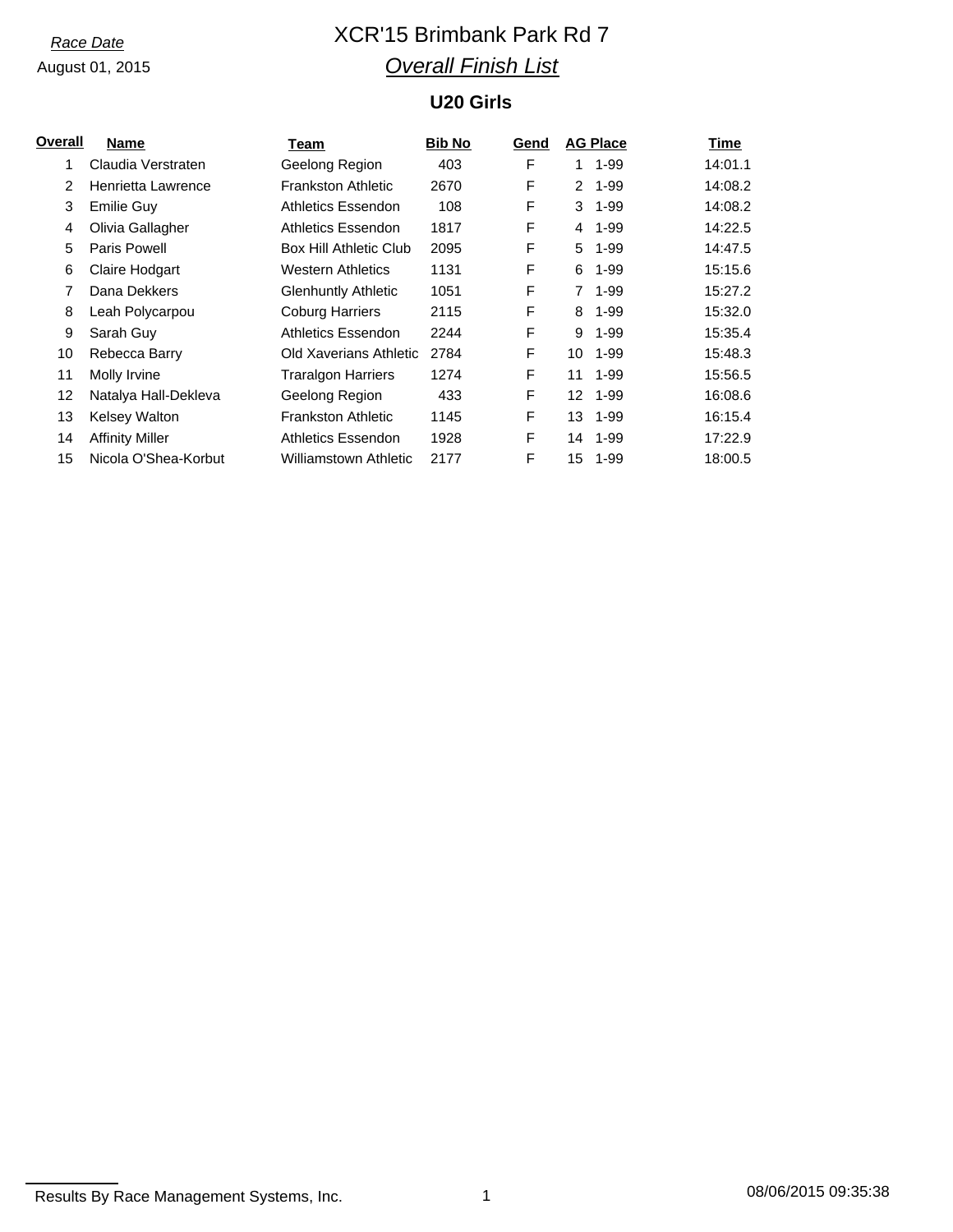# *Race Date* XCR'15 Brimbank Park Rd 7 *Overall Finish List*

## **U18 Girls**

| Overall | <b>Name</b>               | Team                          | <b>Bib No</b> | Gend | <b>AG Place</b> | <b>Time</b>         |
|---------|---------------------------|-------------------------------|---------------|------|-----------------|---------------------|
| 1       | Amelia Mazza-Downie       | <b>Athletics Essendon</b>     | 58            | F    | 1               | 21:03.7<br>$1 - 99$ |
| 2       | <b>Charlotte Bassett</b>  | Doncaster Athletic            | 127           | F    | 2               | 21:28.1<br>$1 - 99$ |
| 3       | <b>Maddison Caulfield</b> | <b>Athletics Essendon</b>     | 165           | F    | 3               | 22:30.9<br>$1 - 99$ |
| 4       | Shania Murray             | Diamond Valley                | 173           | F    | 4               | $1 - 99$<br>23:32.1 |
| 5       | <b>Katherine Dowie</b>    | <b>Ballarat Region</b>        | 429           | F    | 5               | $1 - 99$<br>23:46.7 |
| 6       | Crystal Larcombe          | Geelong Region                | 422           | F    | 6               | $1 - 99$<br>23:50.7 |
| 7       | Chelsea Saw               | South Melbourne               | 2506          | F    | $\overline{7}$  | $1 - 99$<br>24:17.4 |
| 8       | Lara Kolar                | Diamond Valley                | 1669          | F    | 8               | 24:18.0<br>$1 - 99$ |
| 9       | Jessica O'Keefe           | Doncaster Athletic            | 2793          | F    | 9               | $1 - 99$<br>25:18.6 |
| 10      | Olivia Twining            | Yarra Ranges                  | 1922          | F    | 10              | $1 - 99$<br>26:35.0 |
| 11      | Sophie Highnam            | <b>Glenhuntly Athletic</b>    | 1376          | F    | 11              | 28:00.1<br>$1 - 99$ |
| 12      | Amy Veenendaal            | Yarra Ranges                  | 2278          | F    | 12              | 30:37.0<br>$1 - 99$ |
| 13      | Morgan Costelloe          | Geelong Region                | 1853          | F    | 13              | 30:41.3<br>$1 - 99$ |
| 14      | Zoe Schwerkolt            | <b>Box Hill Athletic Club</b> | 2048          | F    | 14              | 31:15.0<br>$1 - 99$ |
| 15      | Kate Abfalter             | Keilor St Bernards            | 2657          | F    | 15              | 32:02.0<br>$1 - 99$ |
| 16      | Kezia Laker               | <b>Keilor St Bernards</b>     | 1395          | F    | 16              | $1 - 99$<br>32:02.5 |
| 17      | Olivia Skerman            | Knox Athletic Club            | 2908          | F    | 17              | $1 - 99$<br>33:13.7 |
| 18      | Isabella Ermacora         | <b>Collingwood Harriers</b>   | 2498          | F    | 18              | 1-99<br>33:13.9     |
| 19      | Natalie Beauvais          | <b>Richmond Harriers</b>      | 2978          | F    | 19              | $1 - 99$<br>33:29.7 |
| 20      | Alana Leonard             | <b>Western Athletics</b>      | 2392          | F    | 20              | 1-99<br>33:42.6     |
| 21      | Kirsten Walburg           | Doncaster Athletic            | 2106          | F    | 21              | 1-99<br>35:50.1     |

Results By Race Management Systems, Inc. 4 08/03/2015 02:12:04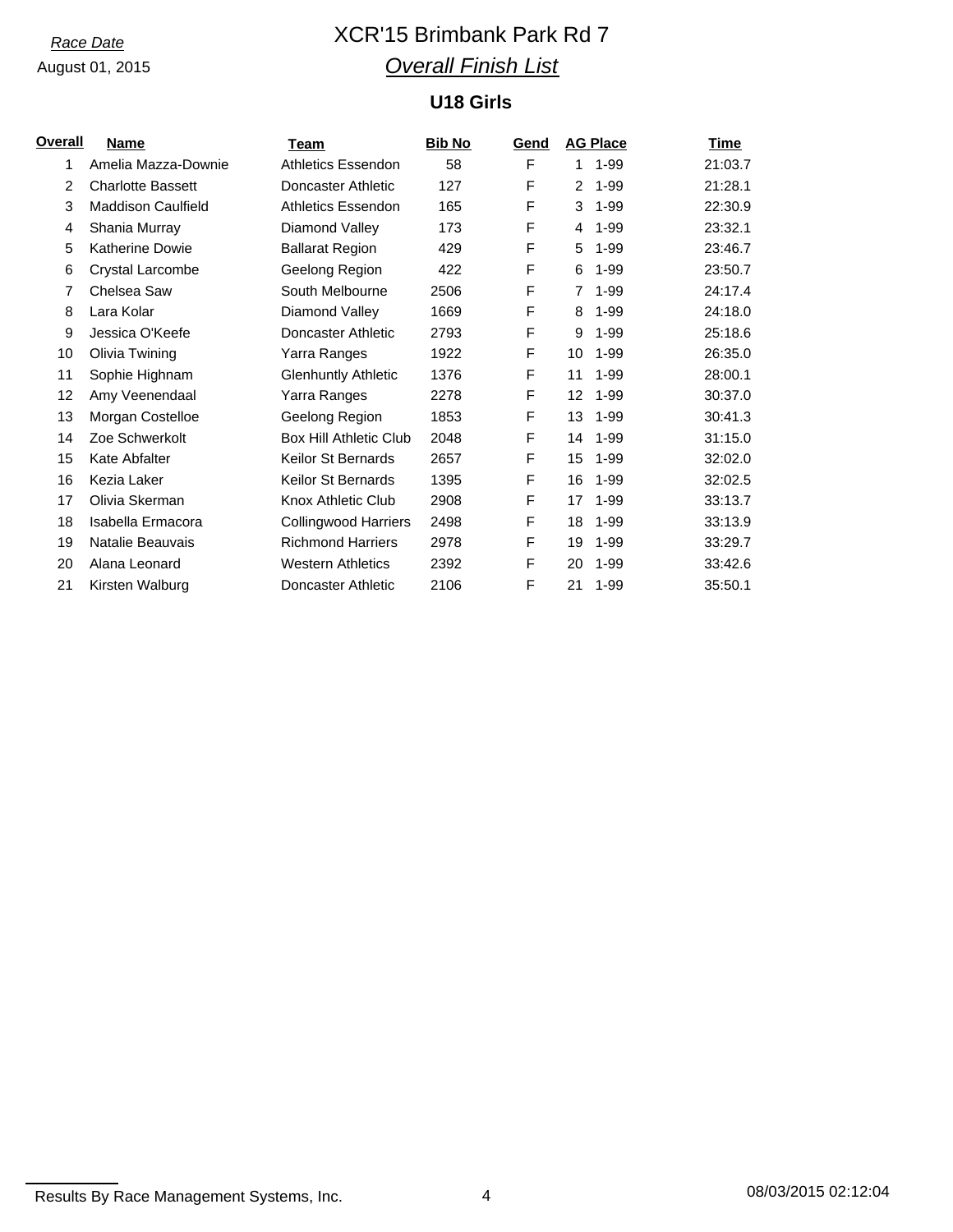# *Race Date* XCR'15 Brimbank Park Rd 7 *Overall Finish List*

## **U16 Girls**

| <b>Overall</b> | <b>Name</b>             | Team                          | <b>Bib No</b> | Gend |                | <b>AG Place</b> | Time    |
|----------------|-------------------------|-------------------------------|---------------|------|----------------|-----------------|---------|
| 1              | Heidi Demeo             | Geelong Region                | 450           | F    | 1.             | $1 - 99$        | 22:59.4 |
| 2              | <b>Emma Files</b>       | <b>Athletics Essendon</b>     | 1164          | F    | $\overline{2}$ | $1 - 99$        | 23:03.3 |
| 3              | Georgia Quick           | Geelong Region                | 448           | F    | 3              | $1 - 99$        | 23:05.4 |
| 4              | Amy Cornell             | <b>Collingwood Harriers</b>   | 1113          | F    | 4              | $1 - 99$        | 23:22.0 |
| 5              | Sophie McMinimee        | <b>Western Athletics</b>      | 1439          | F    | 5              | $1 - 99$        | 23:34.2 |
| 6              | Olivia Hobbs            | Geelong Region                | 1240          | F    | 6              | $1 - 99$        | 23:45.6 |
| $\overline{7}$ | <b>Rebecca Waters</b>   | Geelong Region                | 1142          | F    | $\overline{7}$ | $1 - 99$        | 23:57.0 |
| 8              | <b>Emily Mizis</b>      | <b>Athletics Essendon</b>     | 1818          | F    | 8              | $1 - 99$        | 24:08.3 |
| 9              | Amy Atkinson            | <b>Box Hill Athletic Club</b> | 1037          | F    | 9              | $1 - 99$        | 24:32.5 |
| 10             | Jennifer Mendes         | <b>Athletics Essendon</b>     | 190           | F    | 10             | $1 - 99$        | 24:41.8 |
| 11             | Lily Thompson           | Yarra Ranges                  | 2250          | F    | 11             | 1-99            | 24:49.3 |
| 12             | <b>Caitlin Hinds</b>    | Sandringham Athletic          | 1883          | F    | 12             | 1-99            | 26:38.7 |
| 13             | Eliza Clarke            | Diamond Valley                | 184           | F    | 13             | 1-99            | 26:42.8 |
| 14             | Lana Mooney             | Ringwood Athletic             | 1069          | F    | 14             | $1 - 99$        | 26:47.4 |
| 15             | <b>Tess Patterson</b>   | Knox Athletic Club            | 2131          | F    | 15             | $1 - 99$        | 26:59.7 |
| 16             | Emma Stankic            | <b>Western Athletics</b>      | 2224          | F    | 16             | $1 - 99$        | 27:19.9 |
| 17             | <b>Molly Butler</b>     | Mentone Athletic Club         | 1686          | F    | 17             | $1 - 99$        | 27:48.3 |
| 18             | Mardi Sutherland        | Keilor St Bernards            | 1345          | F    | 18             | 1-99            | 28:06.0 |
| 19             | <b>Taylor Langford</b>  | Diamond Valley                | 1760          | F    | 19             | $1 - 99$        | 28:42.9 |
| 20             | <b>Emily Noonan</b>     | <b>Collingwood Harriers</b>   | 1773          | F    | 20             | $1 - 99$        | 29:24.0 |
| 21             | Sarah Duncan            | Knox Athletic Club            | 1103          | F    | 21             | $1 - 99$        | 29:39.4 |
| 22             | Emma Newton             | <b>Collingwood Harriers</b>   | 2496          | F    | 22             | $1 - 99$        | 31:02.3 |
| 23             | <b>Eleanora Gilbert</b> | <b>Glenhuntly Athletic</b>    | 3174          | F    | 23             | $1 - 99$        | 31:22.2 |
| 24             | Rickeylee Brown         | <b>Richmond Harriers</b>      | 2991          | F    | 24             | $1 - 99$        | 34:26.8 |
| 25             | Marissa Donoghue        | Diamond Valley                | 2124          | F    | 25             | 1-99            | 36:30.2 |

Results By Race Management Systems, Inc. 23 3 2015 08/03/2015 02:12:04